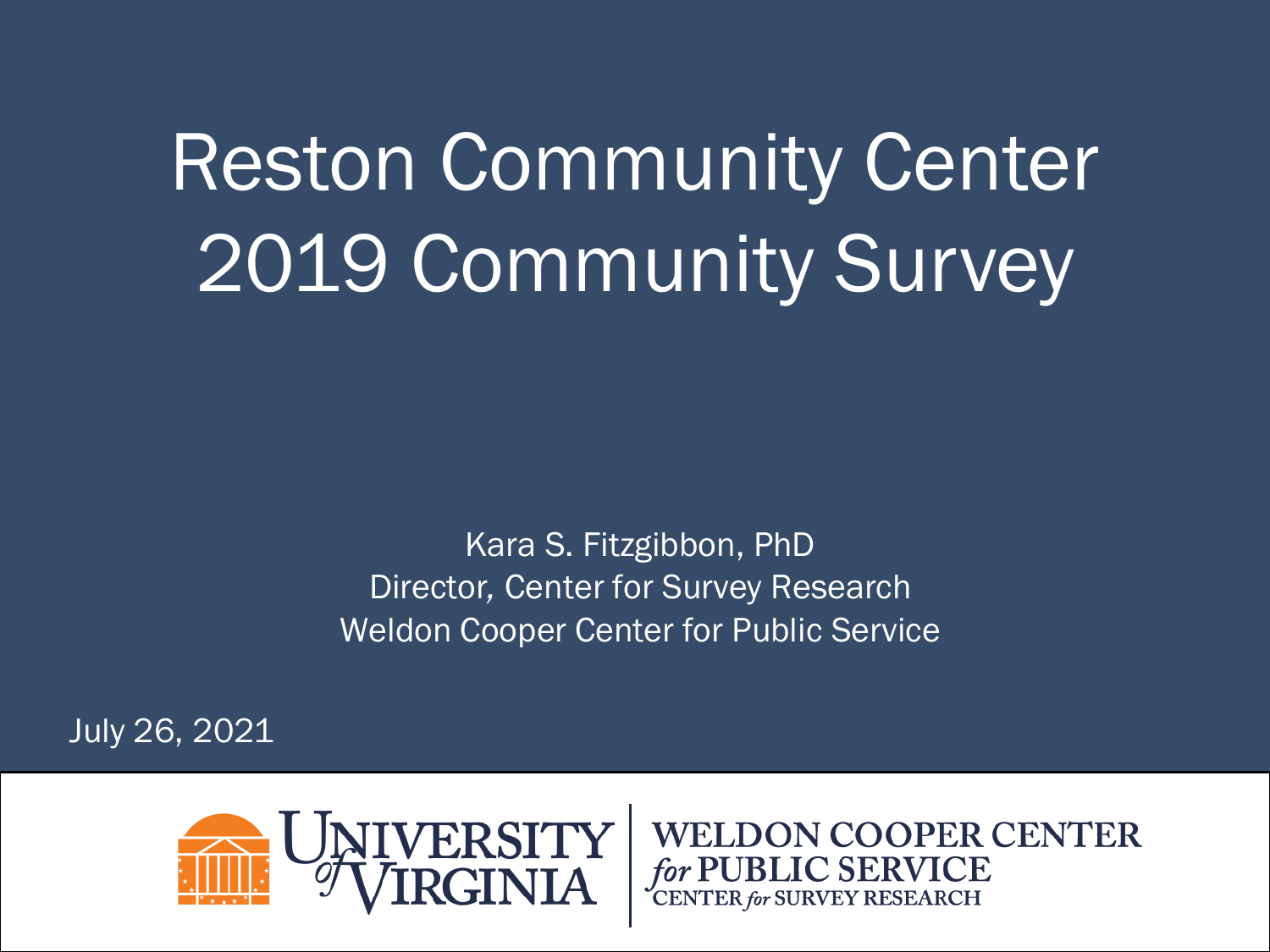### Survey Purpose

- Assess awareness and support of RCC
- Understand current and projected use of programs
- Identify barriers to RCC use
- Identify accessible sources of information on leisure activities
- Assess level of support for a performing arts center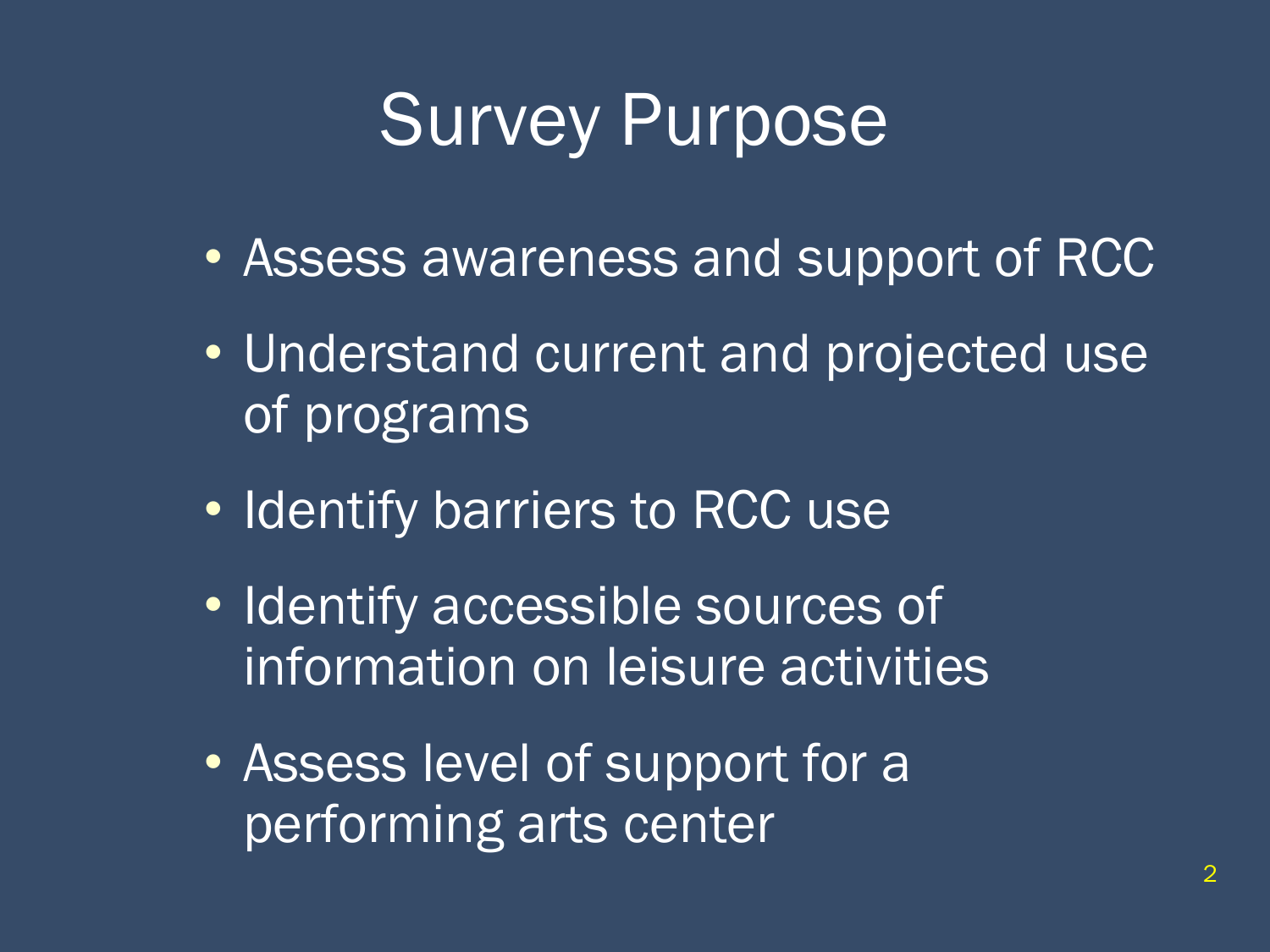## Survey Design Multi-mode, mixed probability

### **Probability**

- **Scientifically drawn** address-based sample of Reston households
- Mail-forward, with delayed web alternative
- Confidential protocol

### Non-probability

- Open-source available to anyone who lives or works in Reston
- Primarily web, with paper copies available through RCC
- Anonymous protocol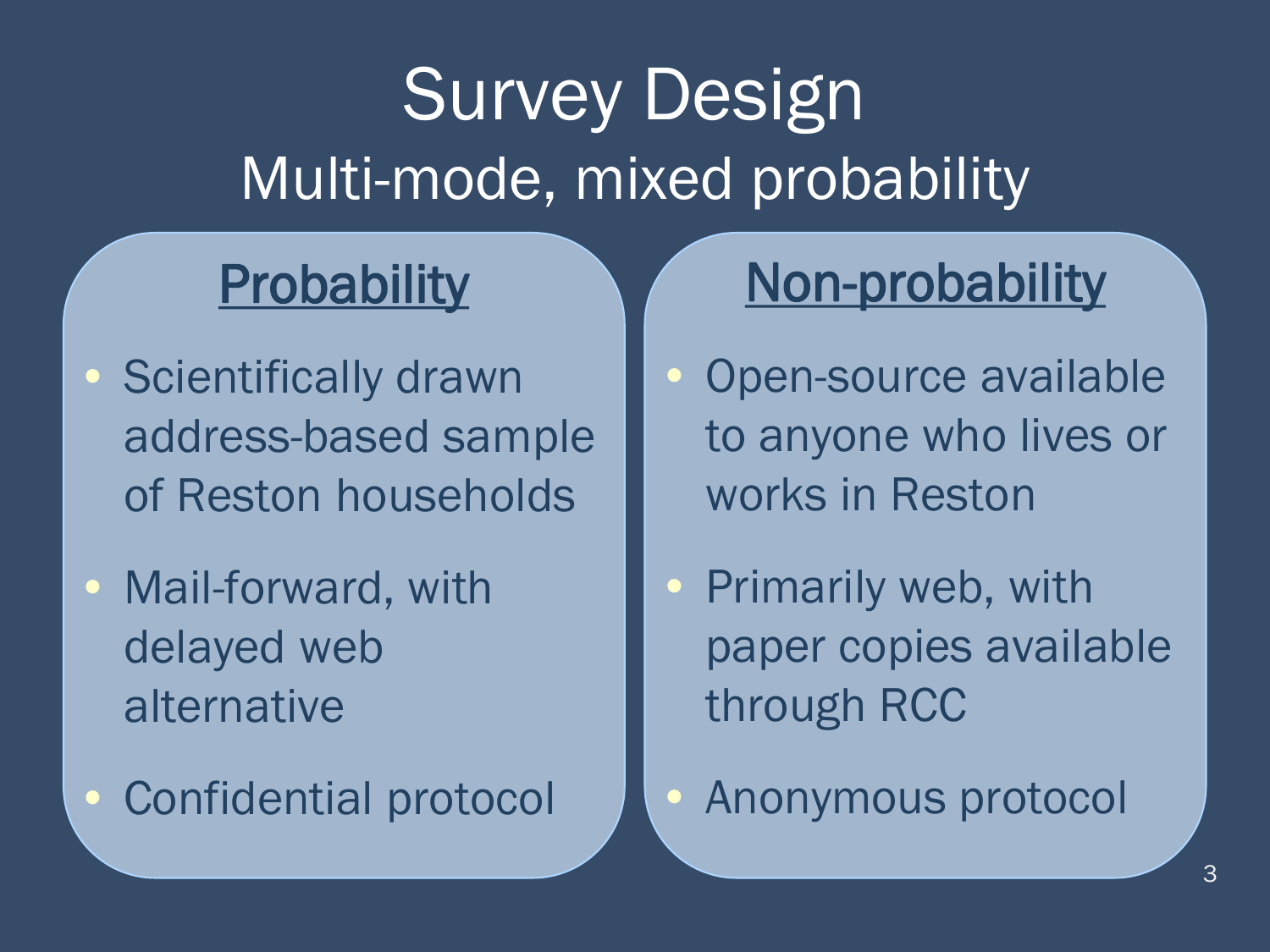### Probability Sample

- Sampling frame: Residential addresses within Small Tax District 5
- Sample: 5,500 Reston households
	- Purchased from Dynata
	- Stratified based on Census Low Response Score (LRS)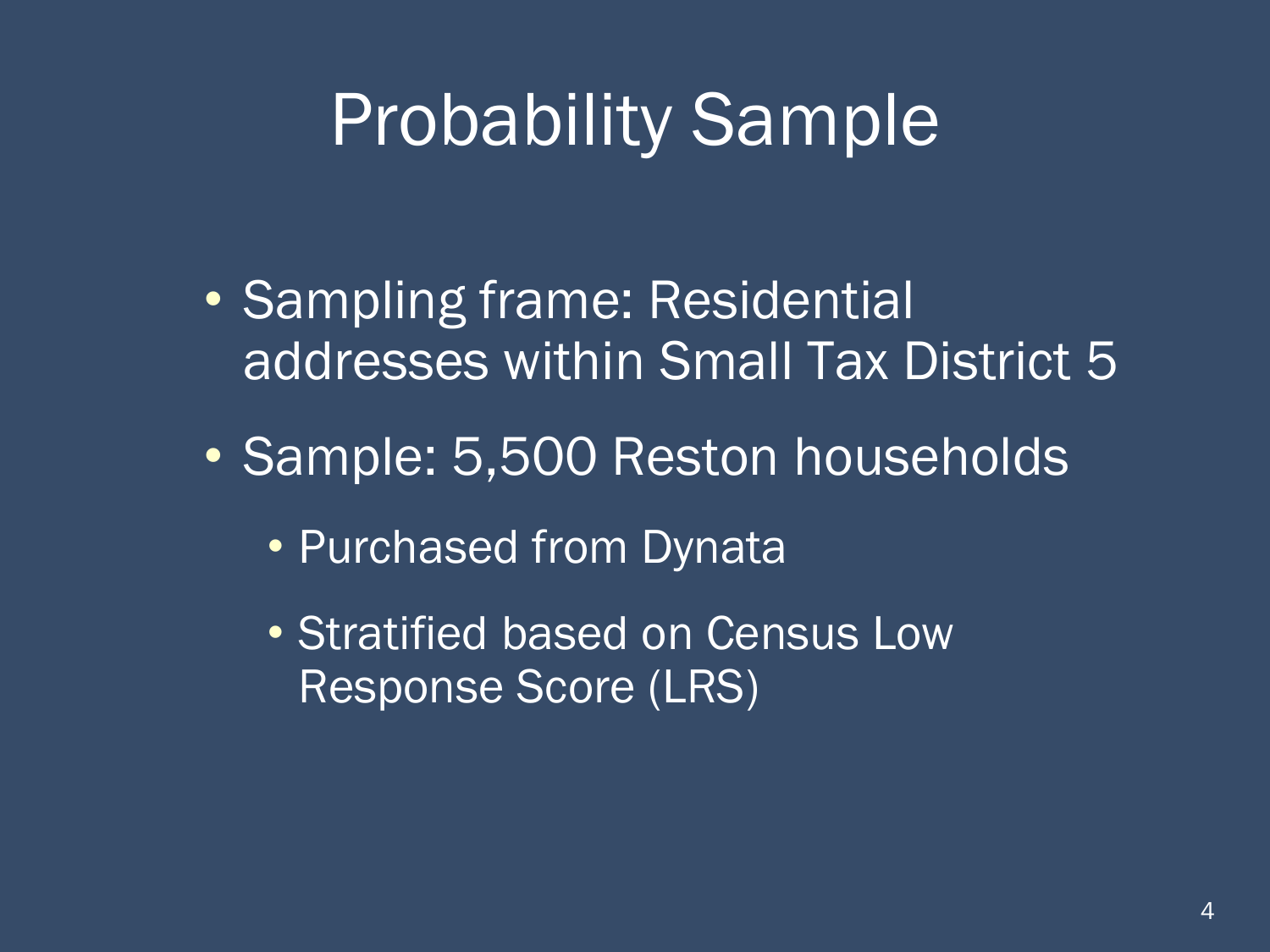## Questionnaire Design

- Iterative questionnaire development
- Qualitative pretest
	- Focus group 6/4/2019
- Online version programmed in Qualtrics
- Questionnaire available in English, Spanish, Chinese, Russian, and Arabic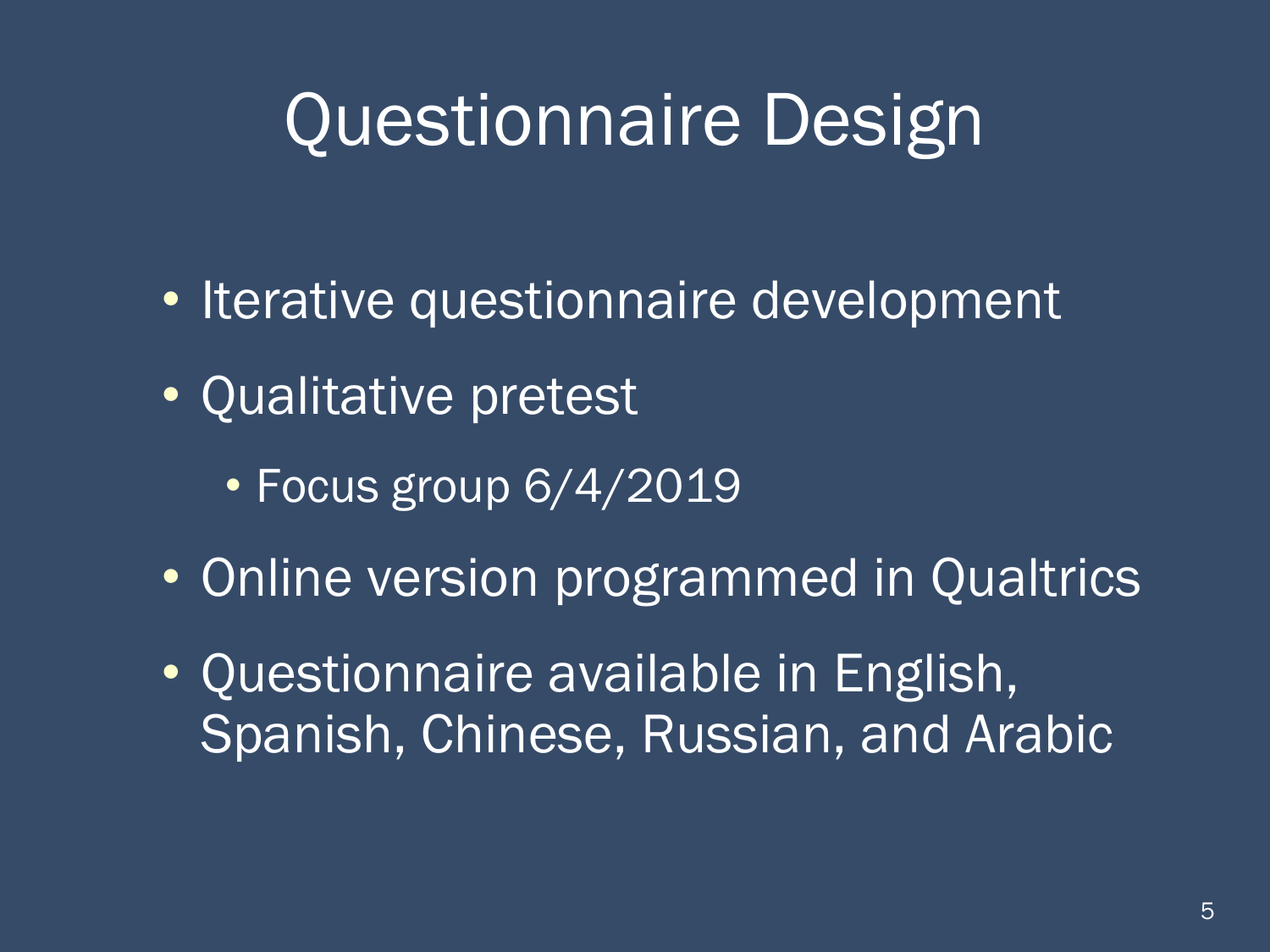### Data Collection

Probability

Probability

| <b>Event</b>                                                   | <b>Date</b> |
|----------------------------------------------------------------|-------------|
| Postal advance letters                                         | 7/3/19      |
| Postal 1 <sup>st</sup> questionnaire packets                   | 7/15/19     |
| Postal reminder letter                                         | 7/25/19     |
| Postal 2 <sup>nd</sup> questionnaire packets, web-<br>referral | 8/15/19     |
| Mail closeout reminder postcard                                | 8/30/19     |
| Online survey launches                                         | 8/5/19      |
| Paper survey packets available at RCC                          | 8/5/19      |
| Close data collection                                          | 9/16/19     |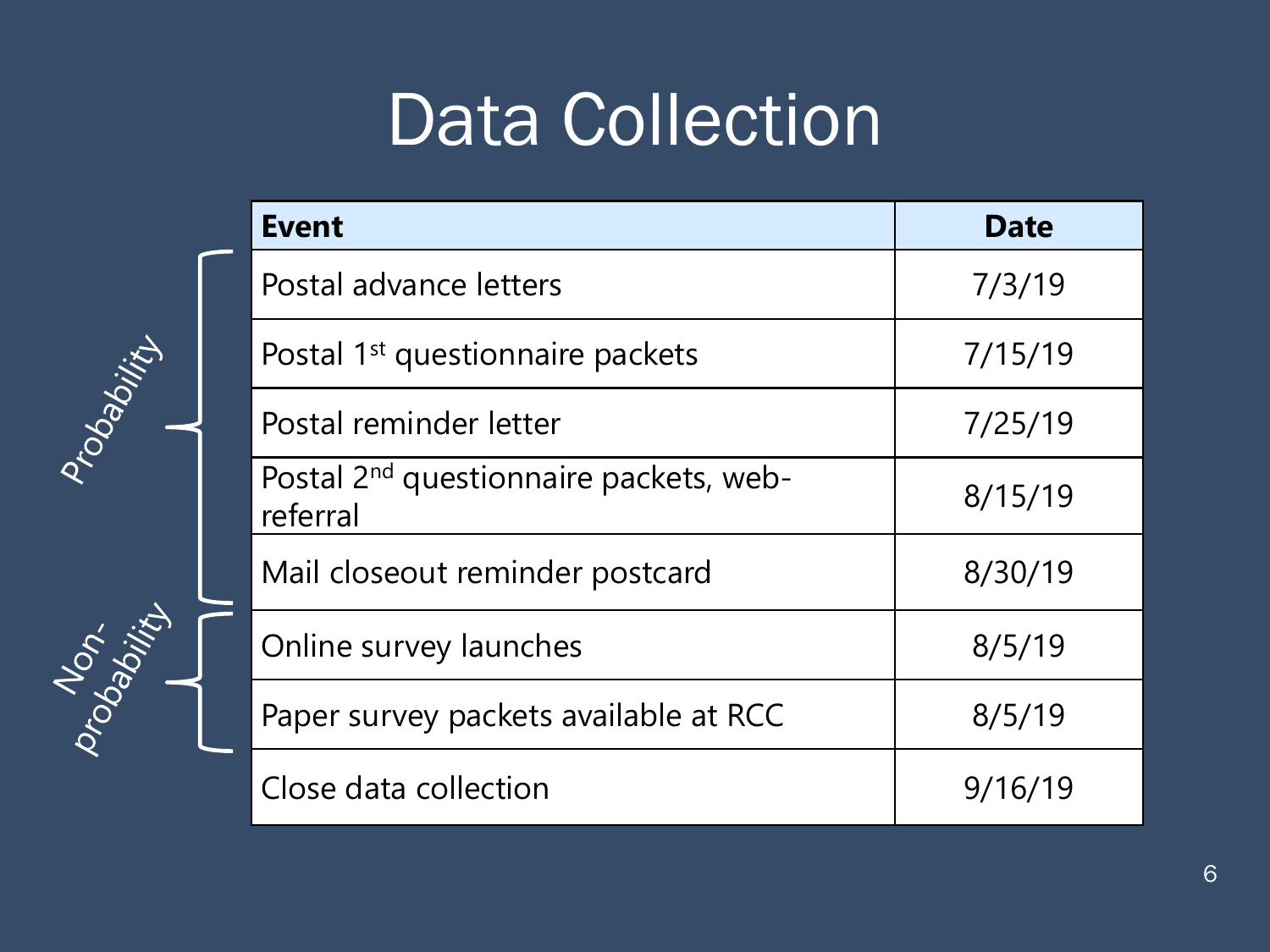### Survey Response

- 1,906 completed responses
	- Non-probability: 817
	- Probability: 1,089
- Response rate: 19.8%
- Margin of error  $= +/- 3.7\%$  at the 95% level of confidence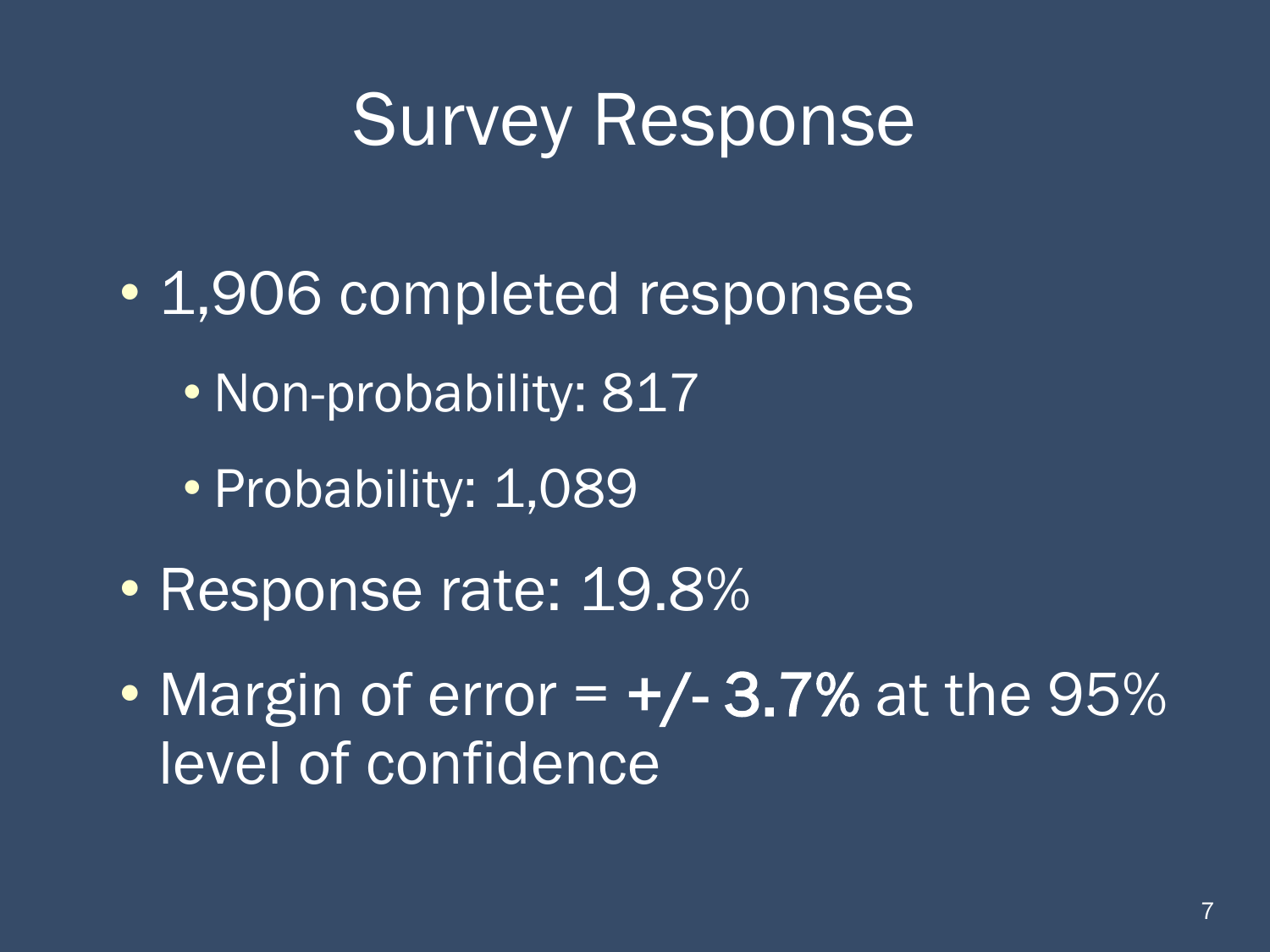# Reston Community Center 2019 Community Survey Findings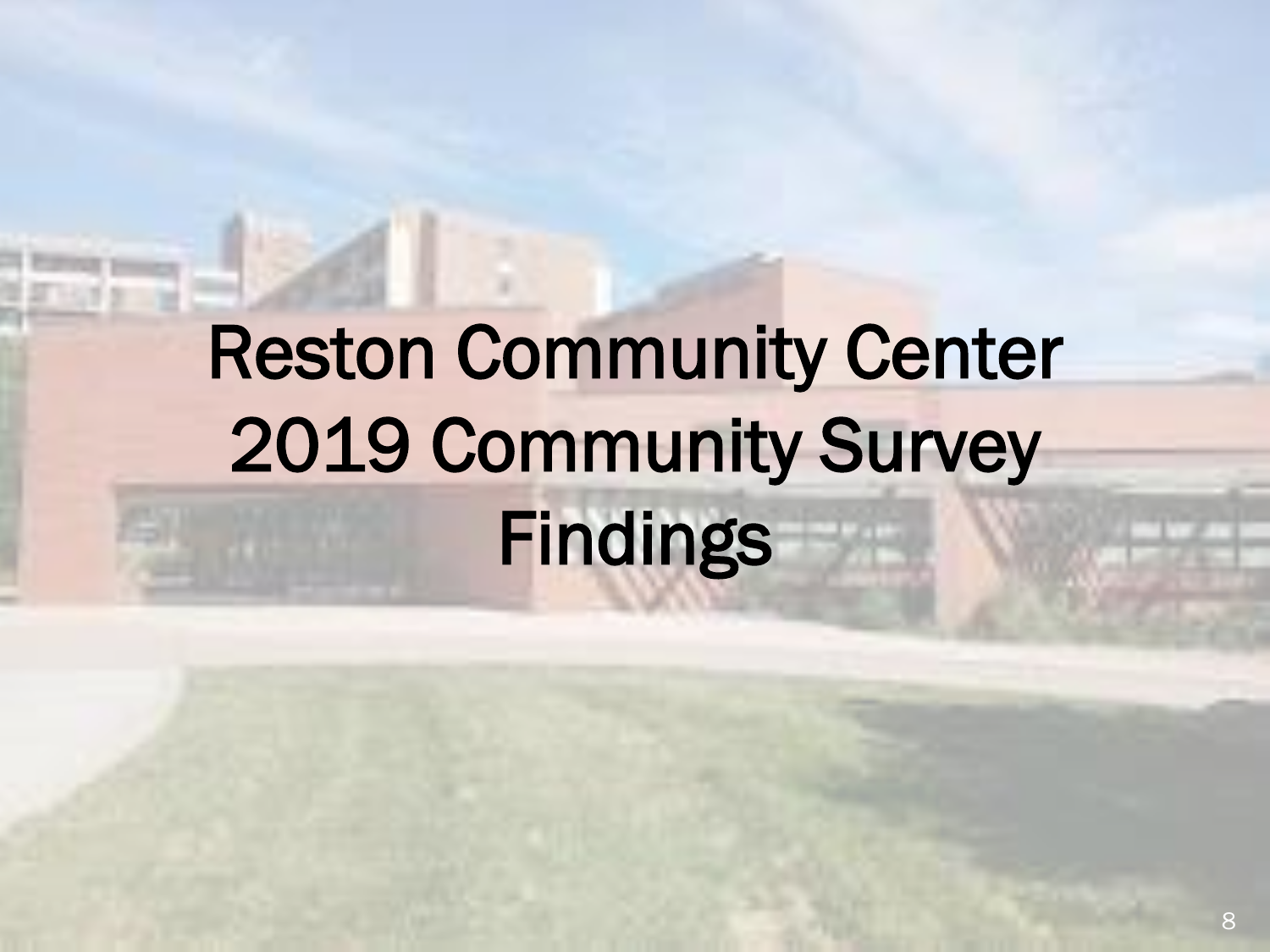### Awareness and Support of RCC

- 94% of respondents have heard of RCC
- 86% consider RCC somewhat to very important to the overall quality of life in Reston
- 90% think RCC makes Reston a more attractive place to live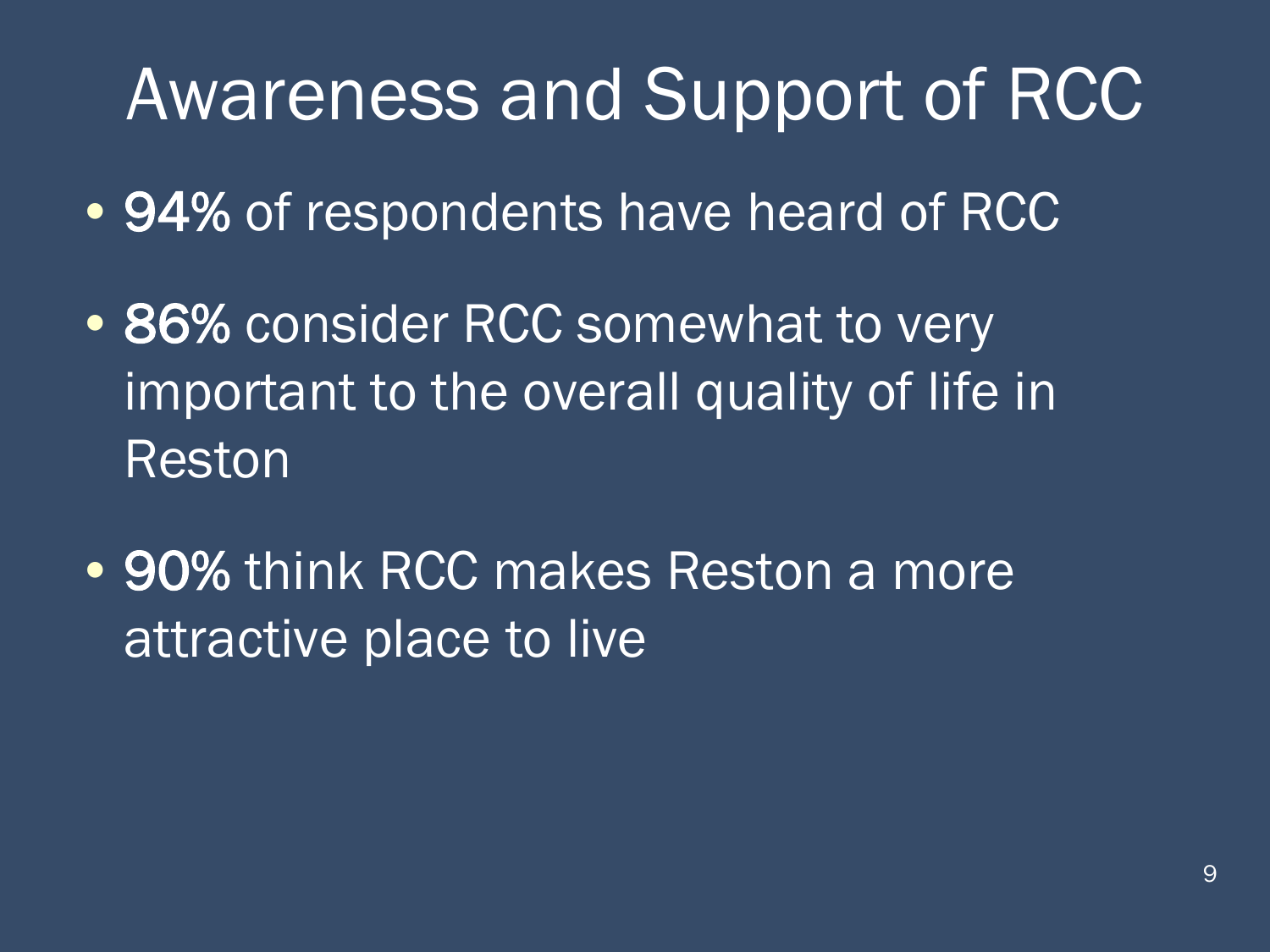### Participation in RCC Programming

• 54% of households had used RCC in the prior 12 months

- 75% of households have used RCC at some point
- 76% of respondents would like to participate in RCC more than they currently do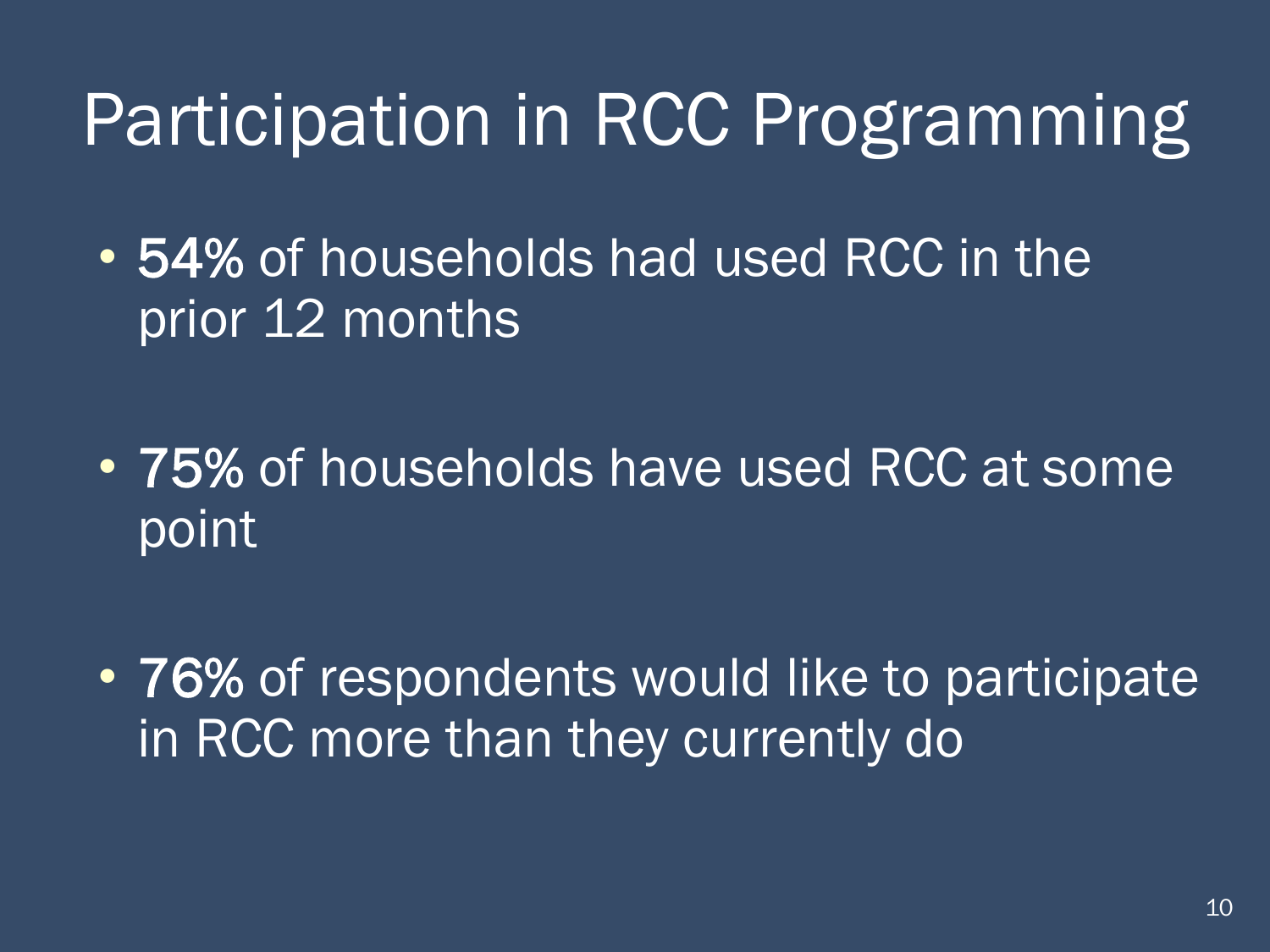## Most Relevant Programs & Recommendations for New Offerings

#### Relevant existing programs:

- 1. Community Events
- 2. Lifelong Learning
- 3. Land-based Fitness
- 4. Professional Touring Artist Series

New Program Recommendations:

- 1. Age-specific programming
- 2. Fitness/sports programming
- 3. Additional lifelong learning/educational courses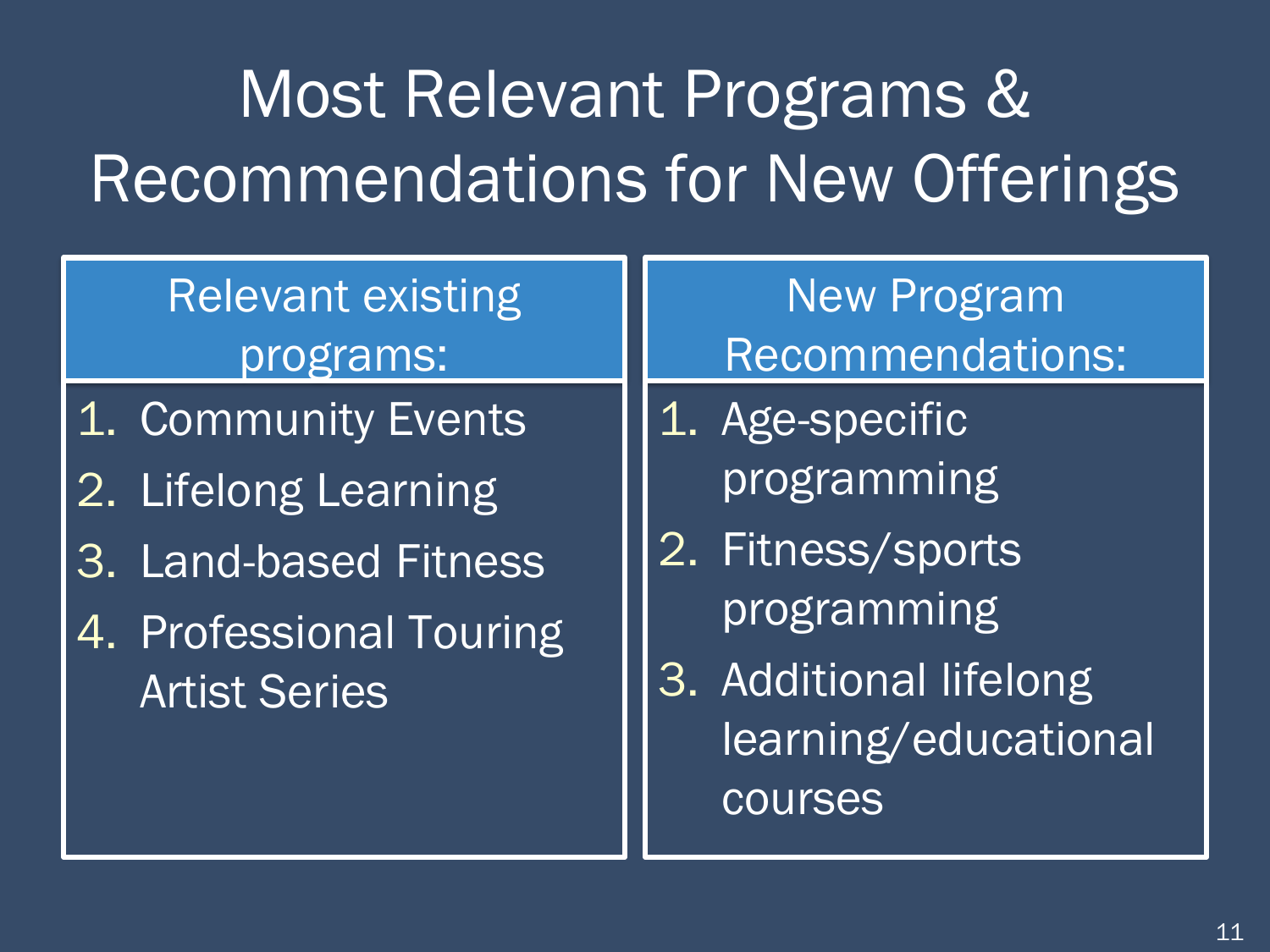### Barriers to Participation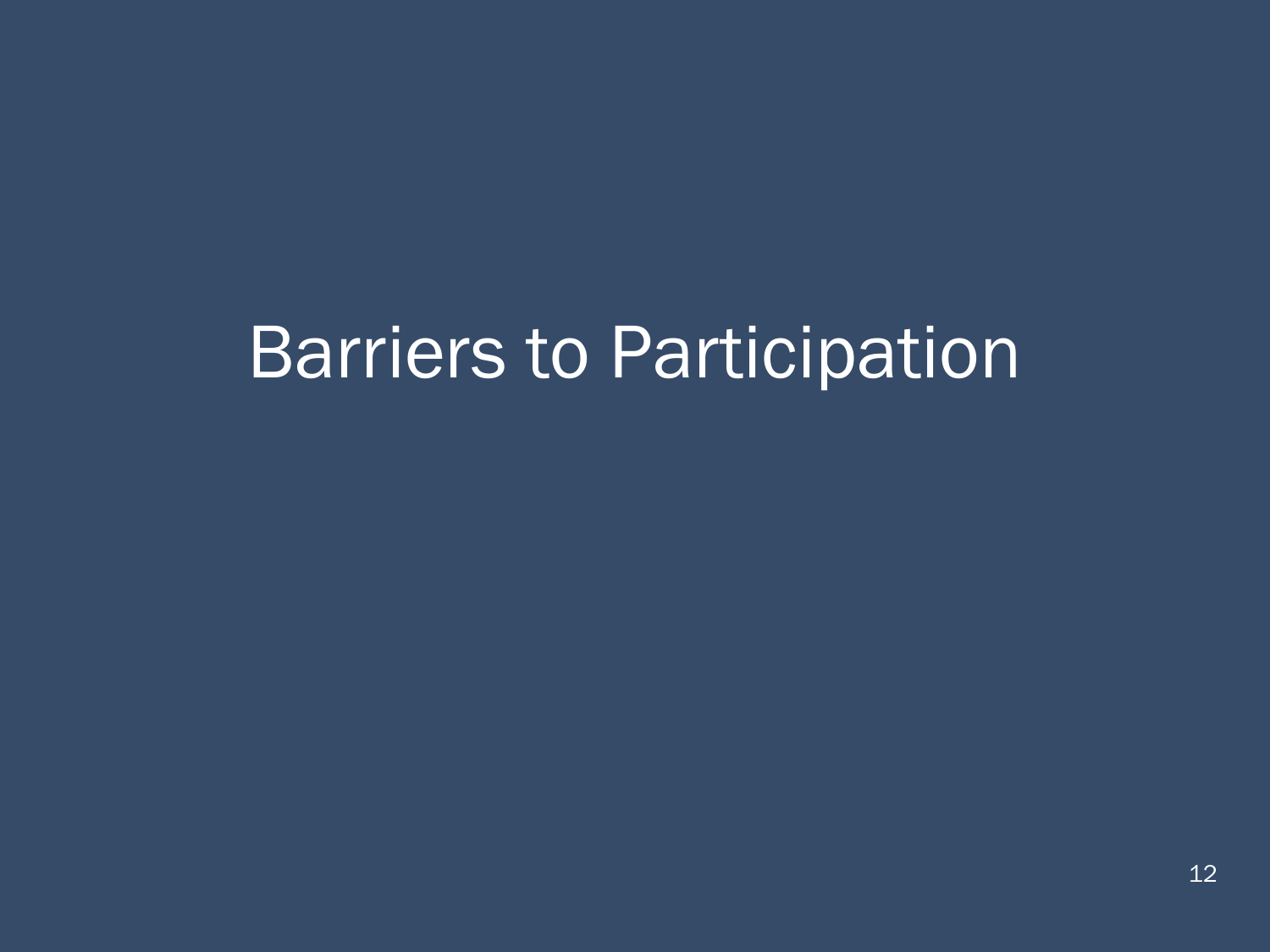#### Barriers to RCC Participation

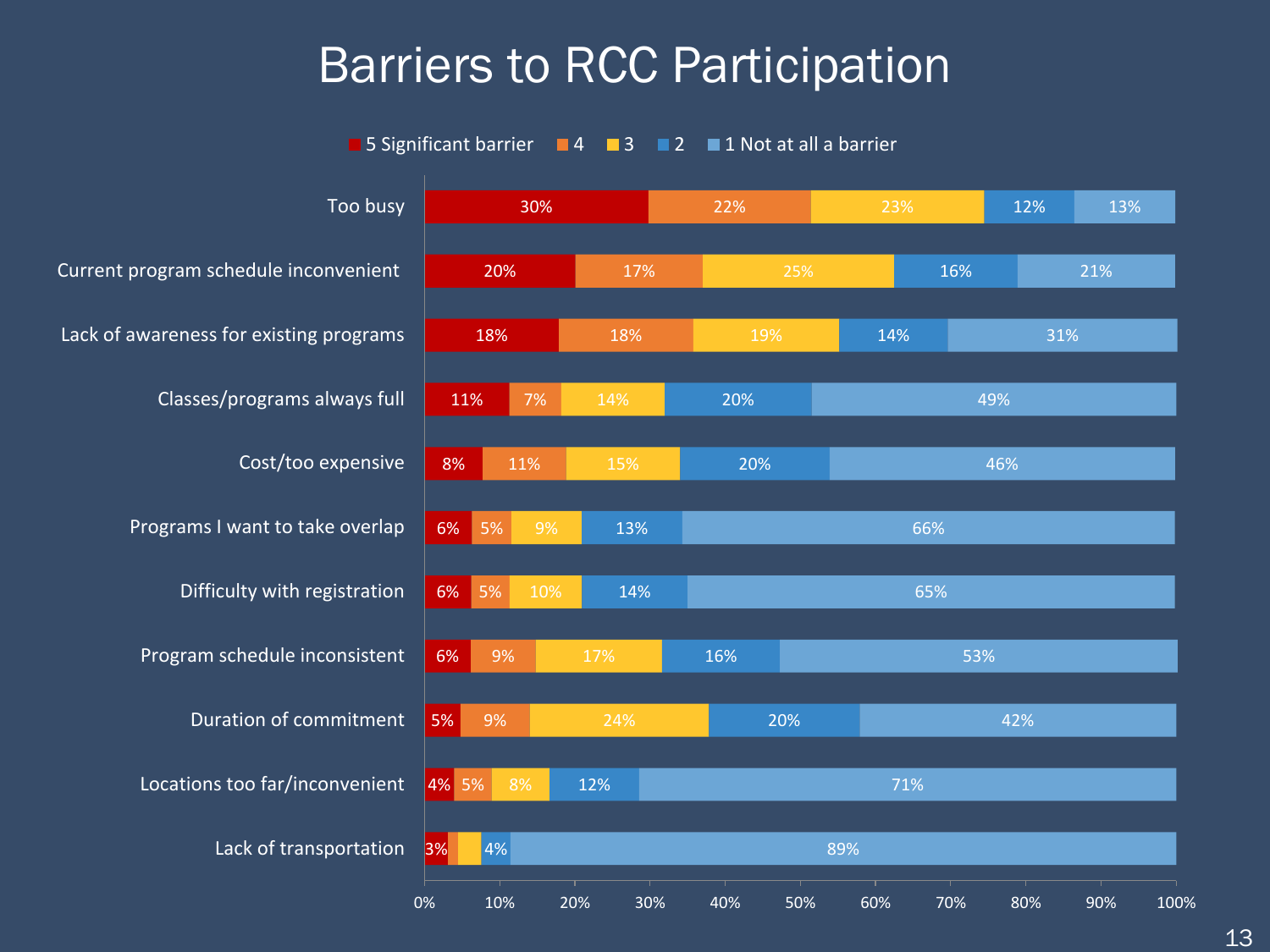## Demographic Comparisons

#### • Too busy

• Respondents who have children, are employed, and/or younger than 65 years old

- Current program schedule inconvenient
	- Respondents who are between 30-64 years old, have less than a 4-year college degree, and household income less than \$50,000

#### • Lack of awareness

• Respondents who had lived in Reston less than 10 years, work full-time, men, less than 4-year degree, and younger than 65 years old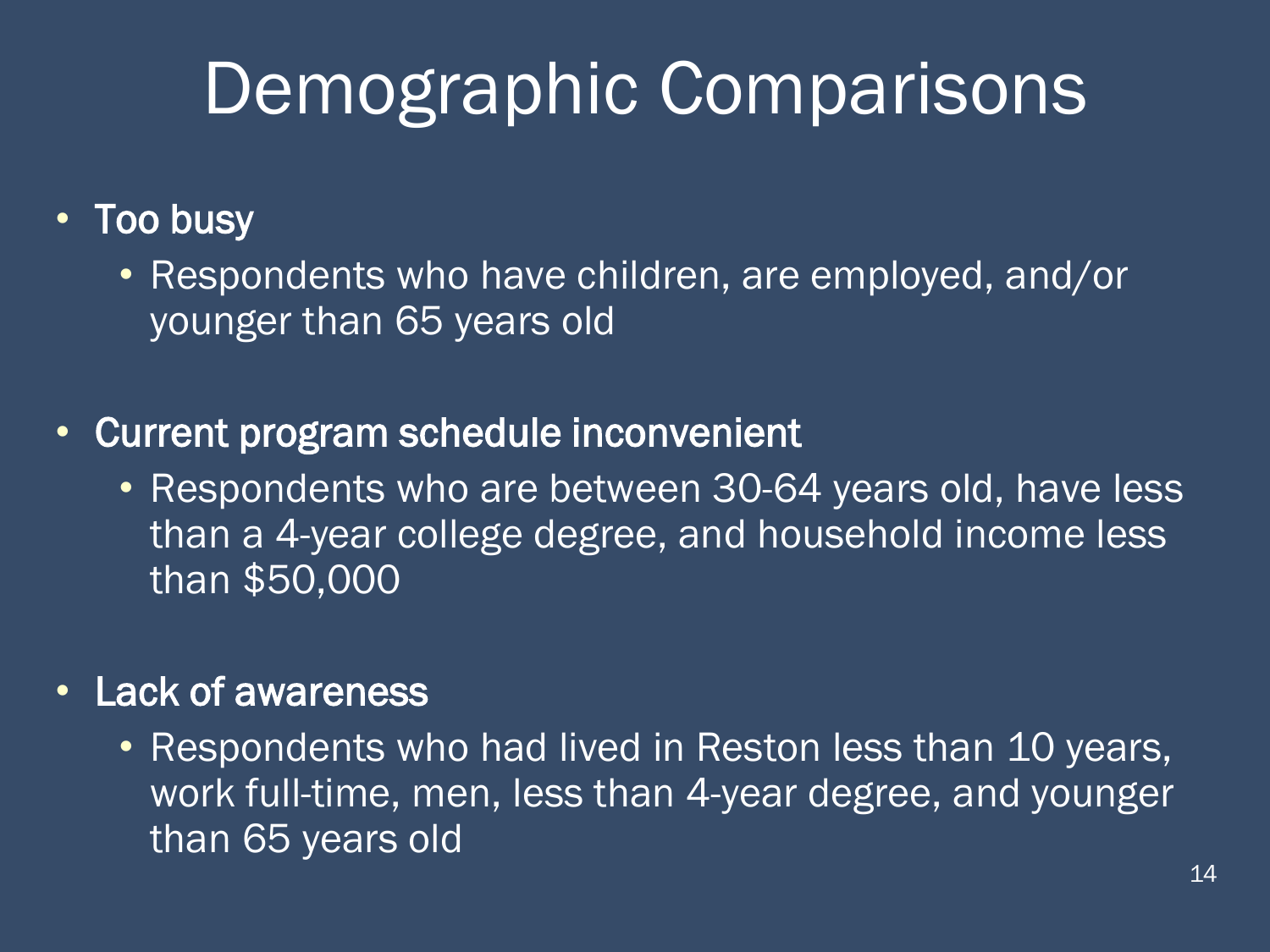# Demographic Comparisons

#### • Cost

• Respondents who have children, lived in Reston less than 5 years, renters, language other than English spoken in home, have less than a 4-year college degree, and lower household income

#### • Programs always full

• Respondents who have children, language other than English spoken in home, and household income less than \$50,000

#### • Lack of transportation

• Respondents over 65 years old, renters, and less than a 4 year college degree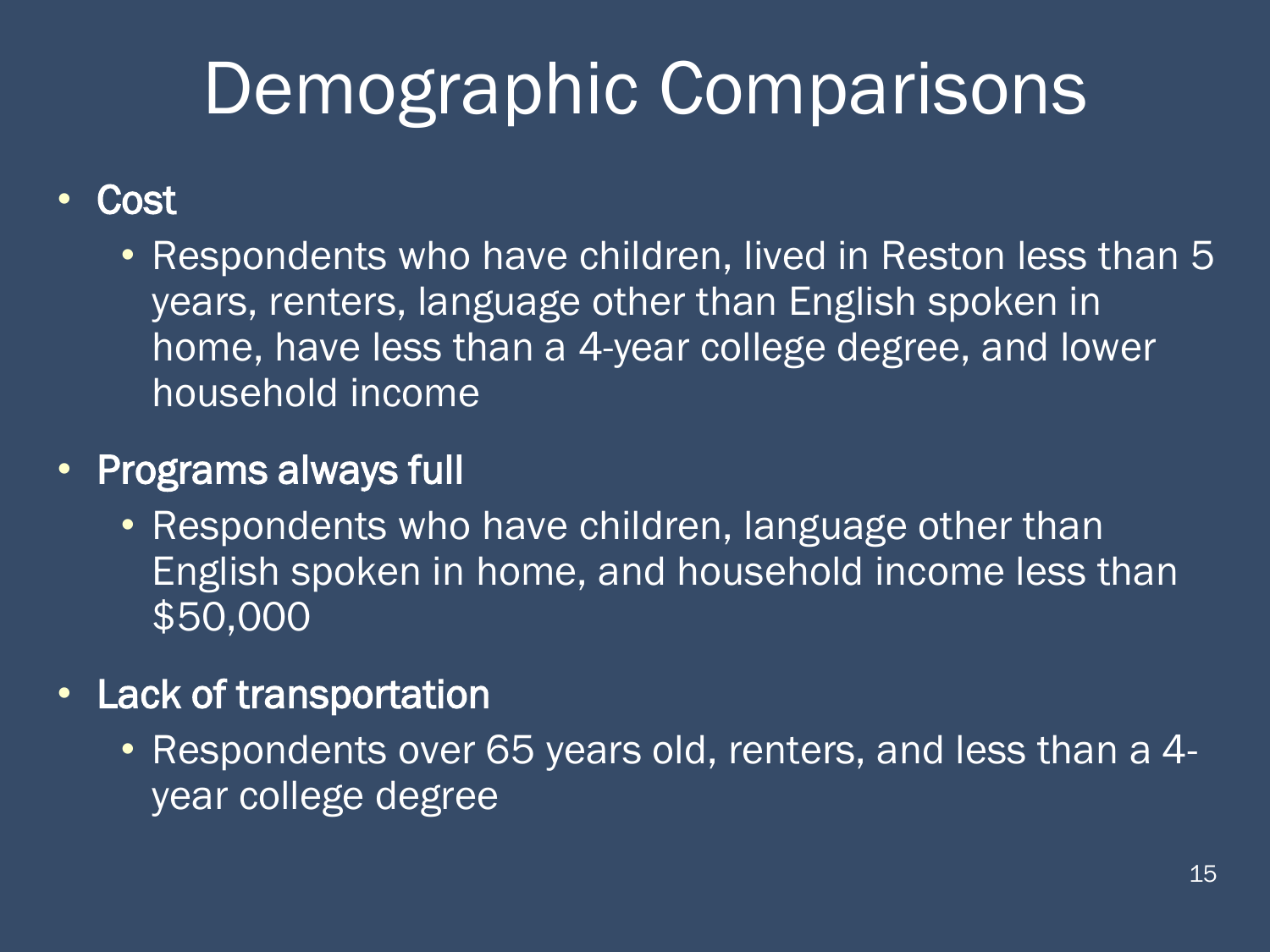## Communications and Outreach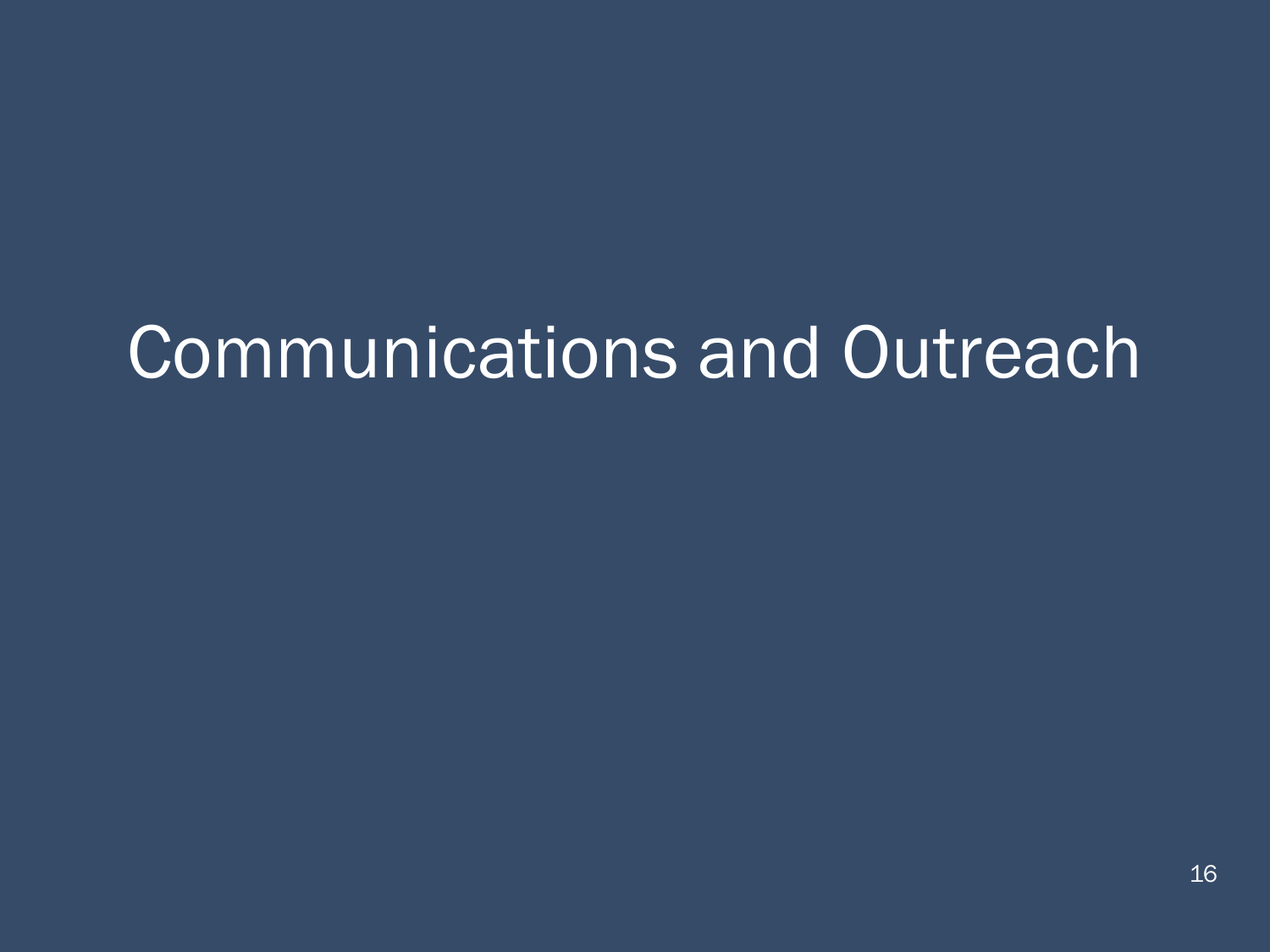### Types of Media Used on a Regular Basis

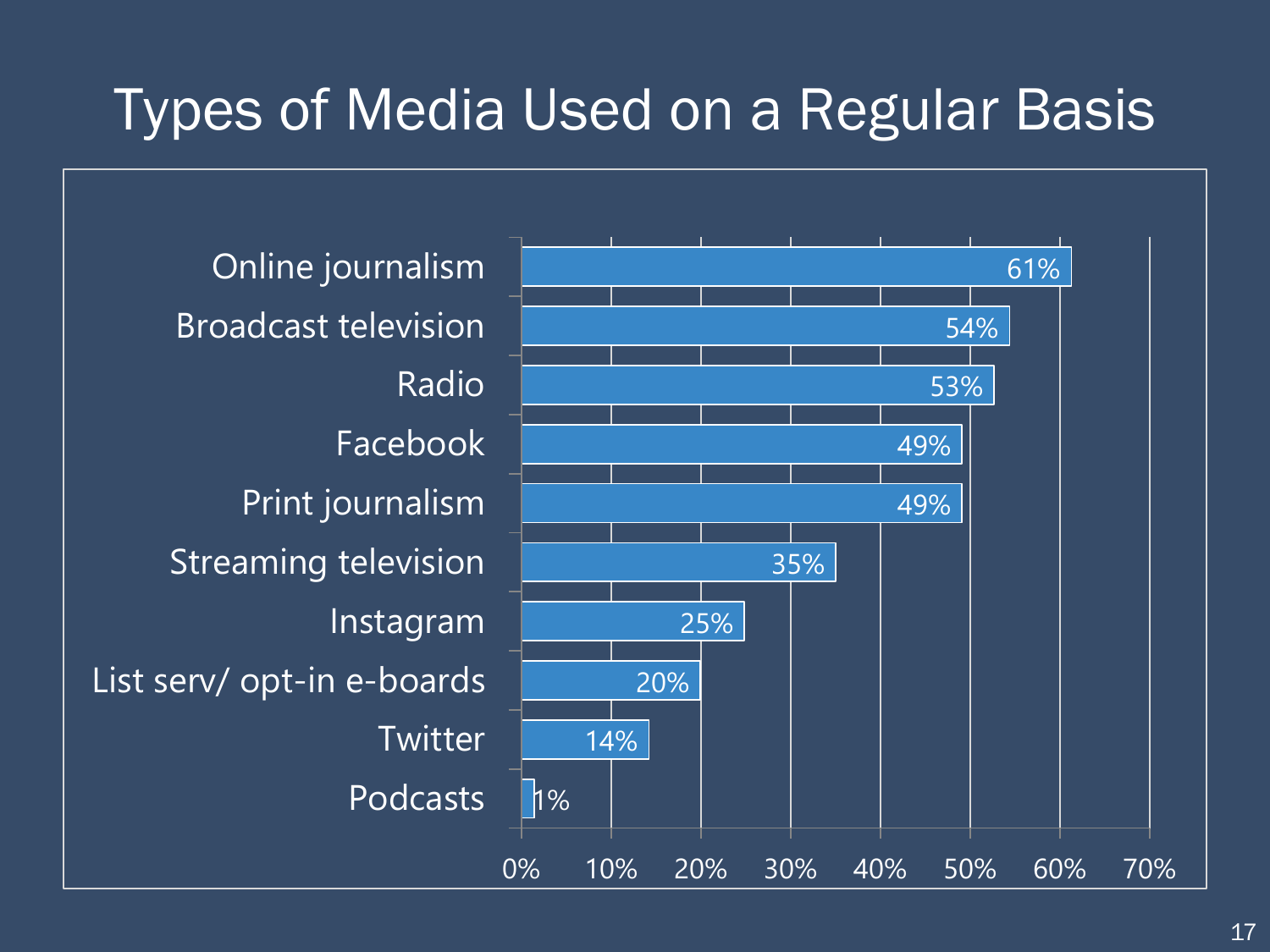## Demographic Comparisons

- Age
	- Older respondents: broadcast TV and print journalism
	- Younger respondents: Facebook, Twitter, Instagram
- Employment status
	- Employed compared to retired: Facebook, Twitter
- Length of residence
	- More years in Reston: Broadcast TV, print journalism
	- Fewer years in Reston: Facebook, Twitter, Instagram, online journalism
- Children in the home
	- With children: Facebook, Twitter, Instagram, online journalism <sup>18</sup>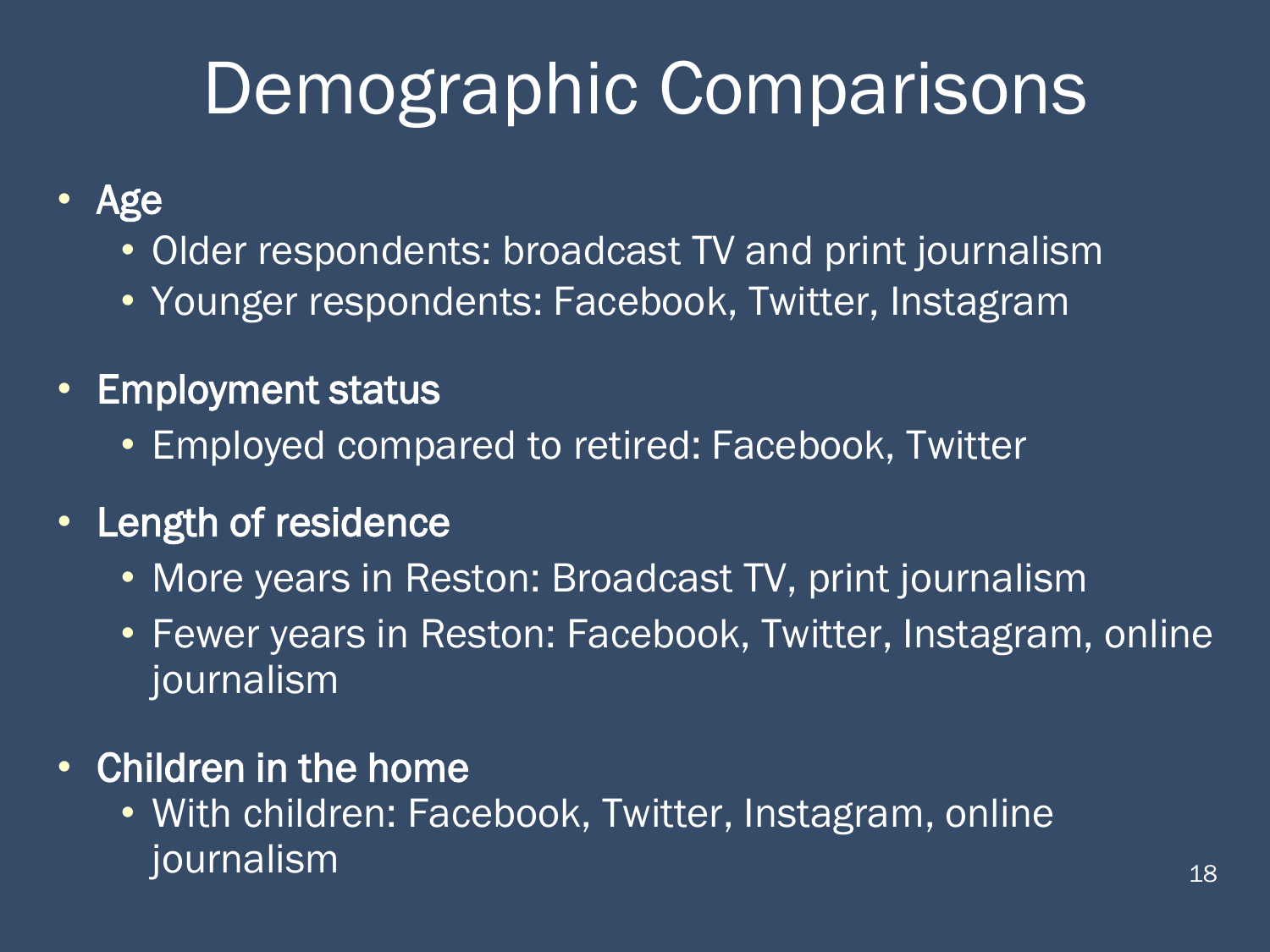### How do you find out about RCC programs and activities?

1% 3% 3% 4% 7% 7% 10% 11% 13% 15% 18% 20% 20% 25% 75% 0% 10% 20% 30% 40% 50% 60% 70% 80% Other miscellaneous Local TV news stations Local radio RCC staff and instructors RCC e-Newsletter Local online news outlets I'm not familiar with RCC… Social media Email Local newspapers RCC website Friends and family Program flyers CenterStage mailer RCC seasonal program guide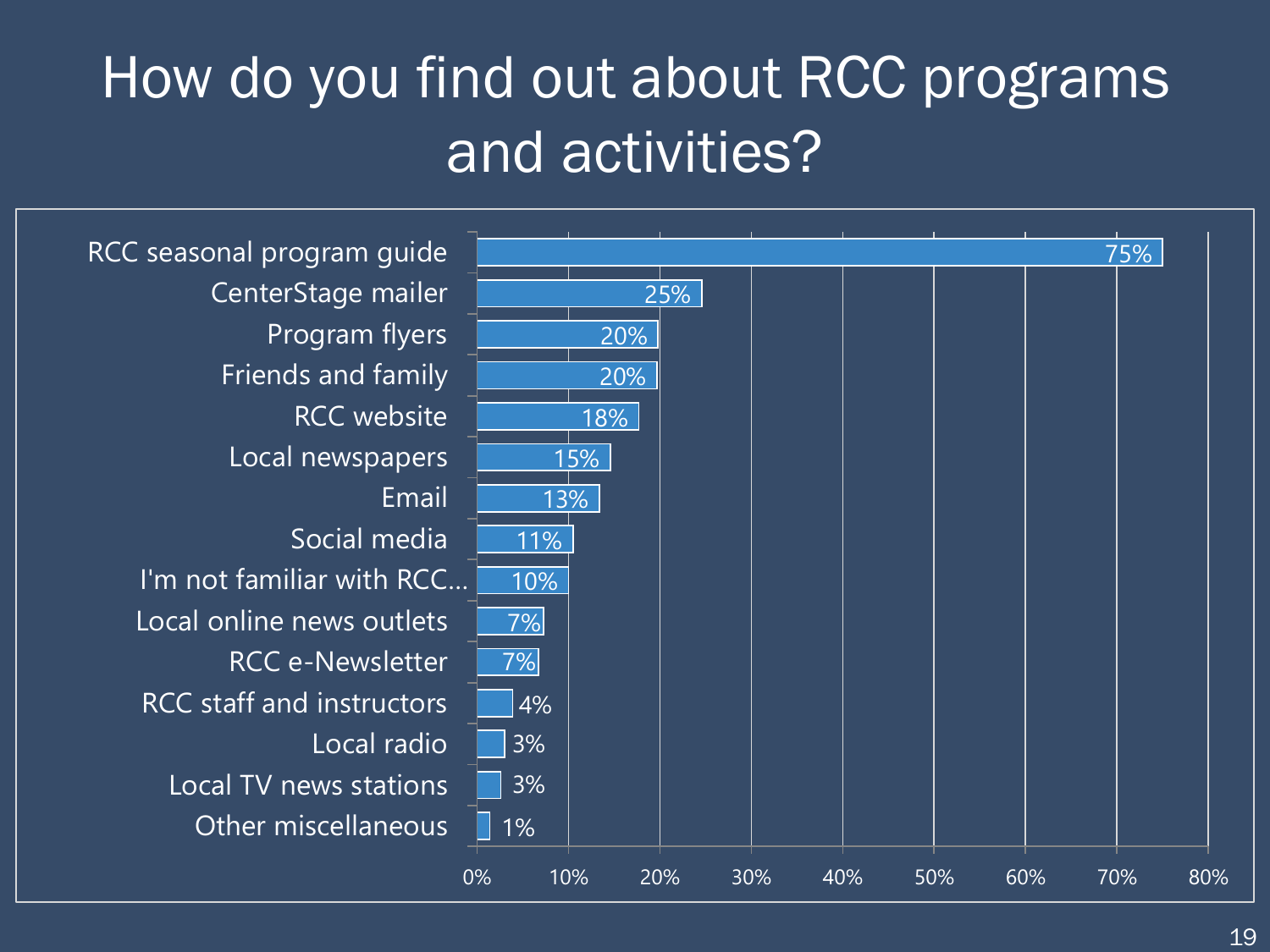### Demographic Comparisons

#### • Age

- Older respondents: local newspaper, seasonal program guide, CenterStage mailer, email
- Younger respondents: social media
- Gender
	- Men: local newspaper
	- Women: seasonal program guide, social media
- Length of residence
	- More years in Reston: local newspaper, seasonal program guide, Centerstage mailer, family & friends
- Children in the home
	- With children: program flyers, RCC website, e-newsletter, social media
- Education
	- Less than 4-year degree: local TV and the contract of the contract of the contract of the contract of the contract of the contract of the contract of the contract of the contract of the contract of the contract of the co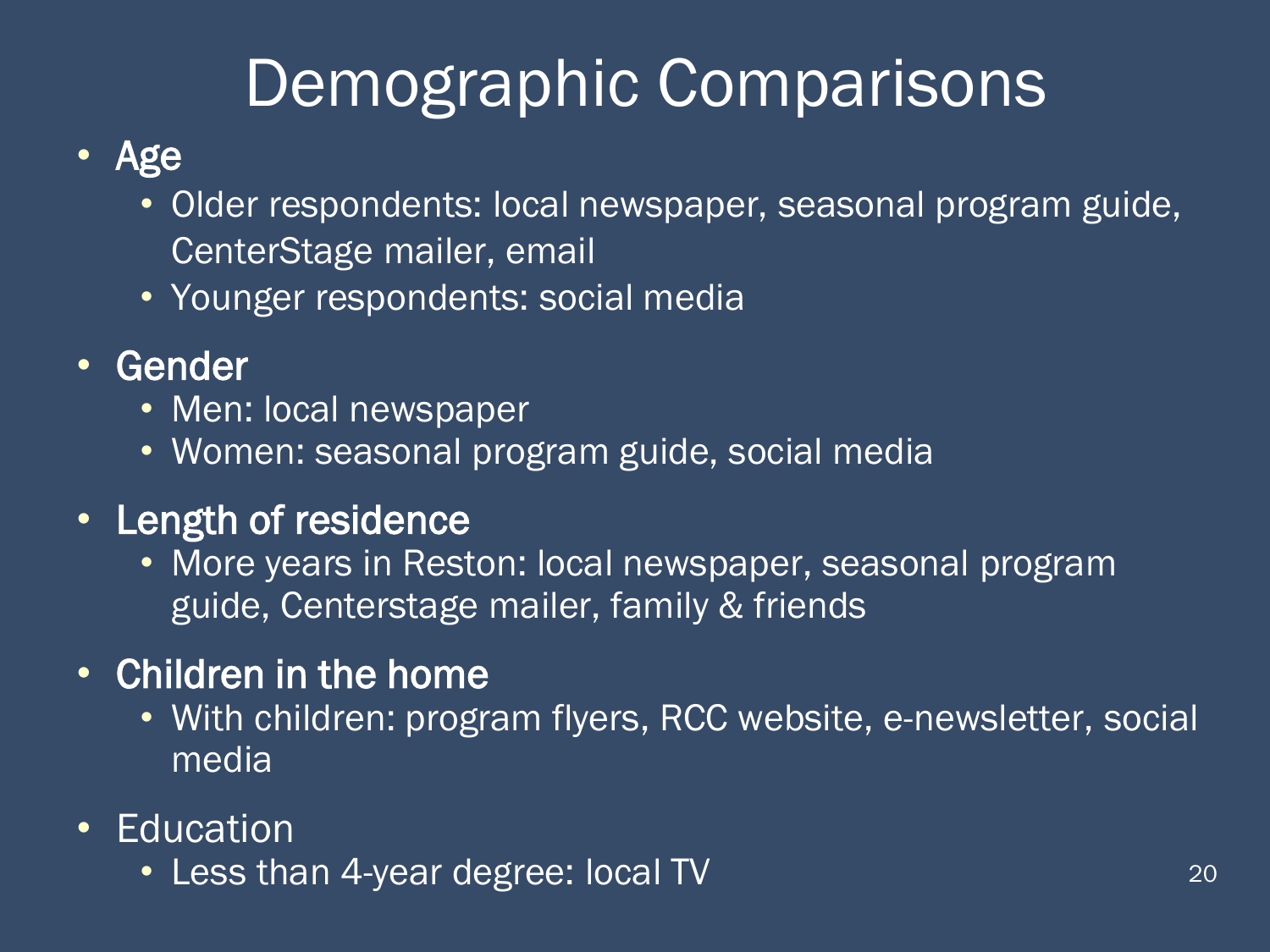### Outside of RCC programs, how do you find out about leisure-time activities generally?

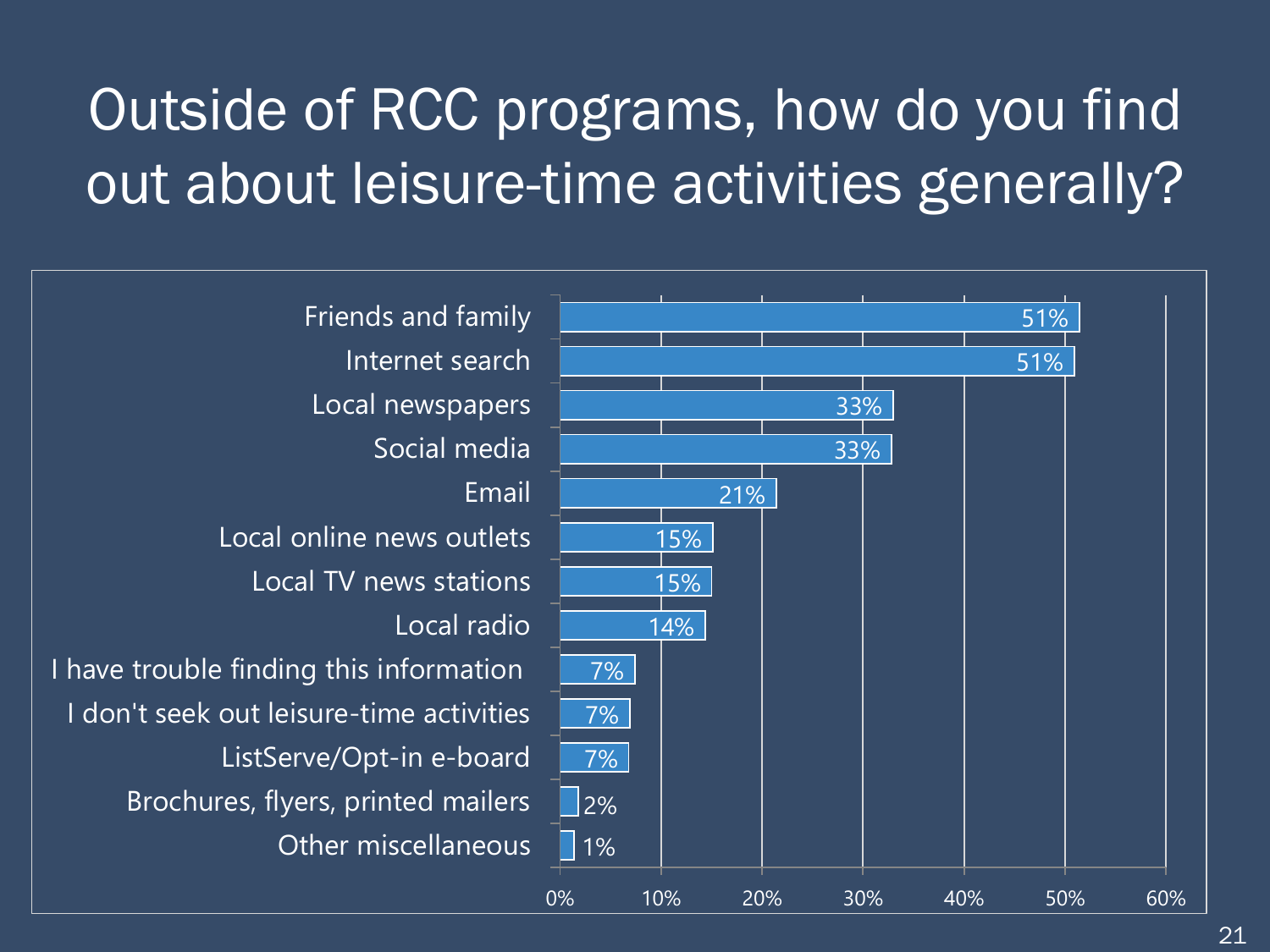### Demographic Comparisons

- Age
	- Older respondents: local newspaper, local TV, local radio
	- Younger respondents: social media, internet search
- Employment status
	- Working full-time *or* retired: local radio
	- Employed compared to retired: social media
- Length of residence
	- More years in Reston: local newspaper, local TV, family & friends
	- Fewer years: social media, internet search
- Children in the home
	- With children: social media, internet search, friends & family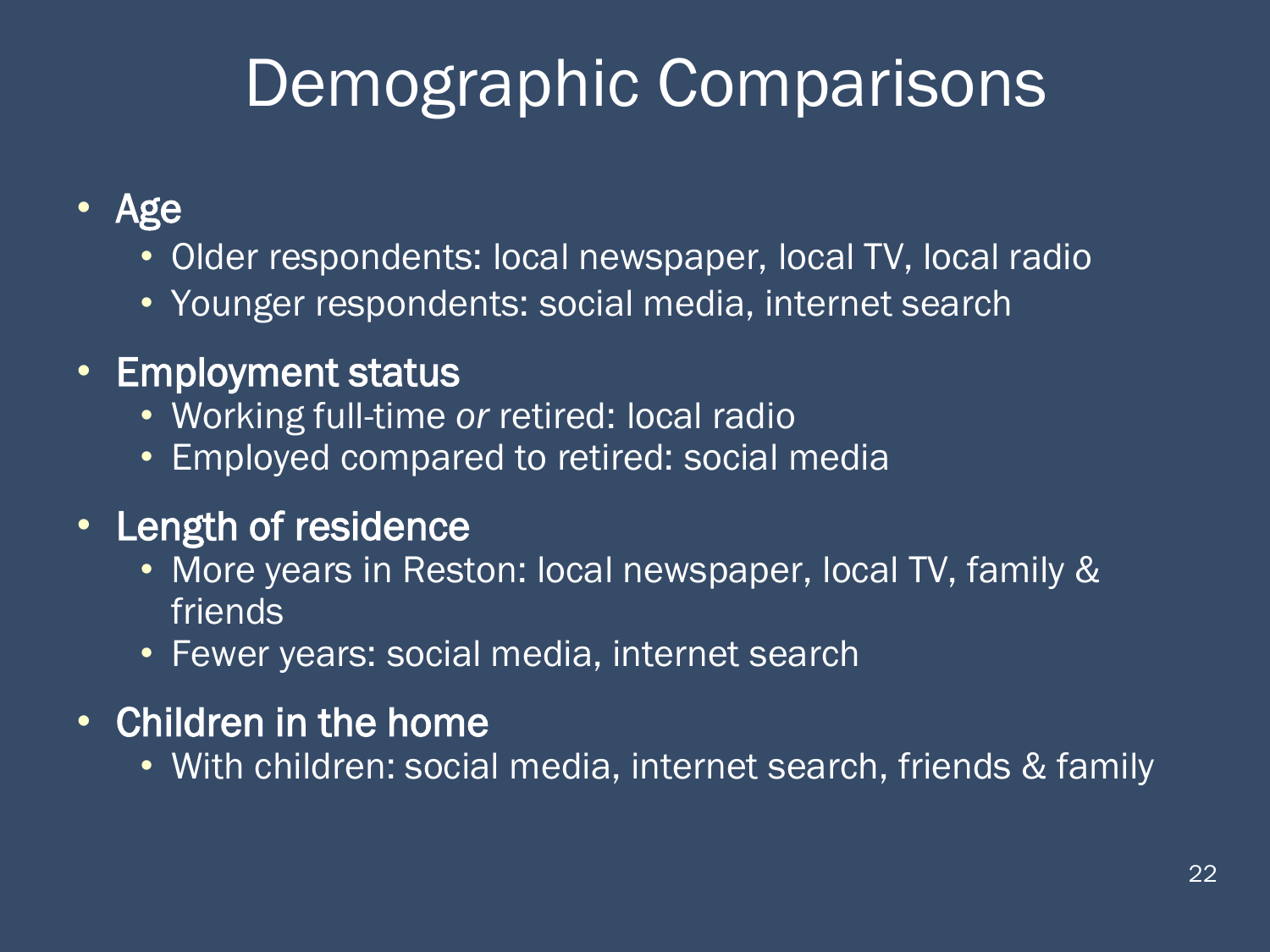# Performing Arts Venue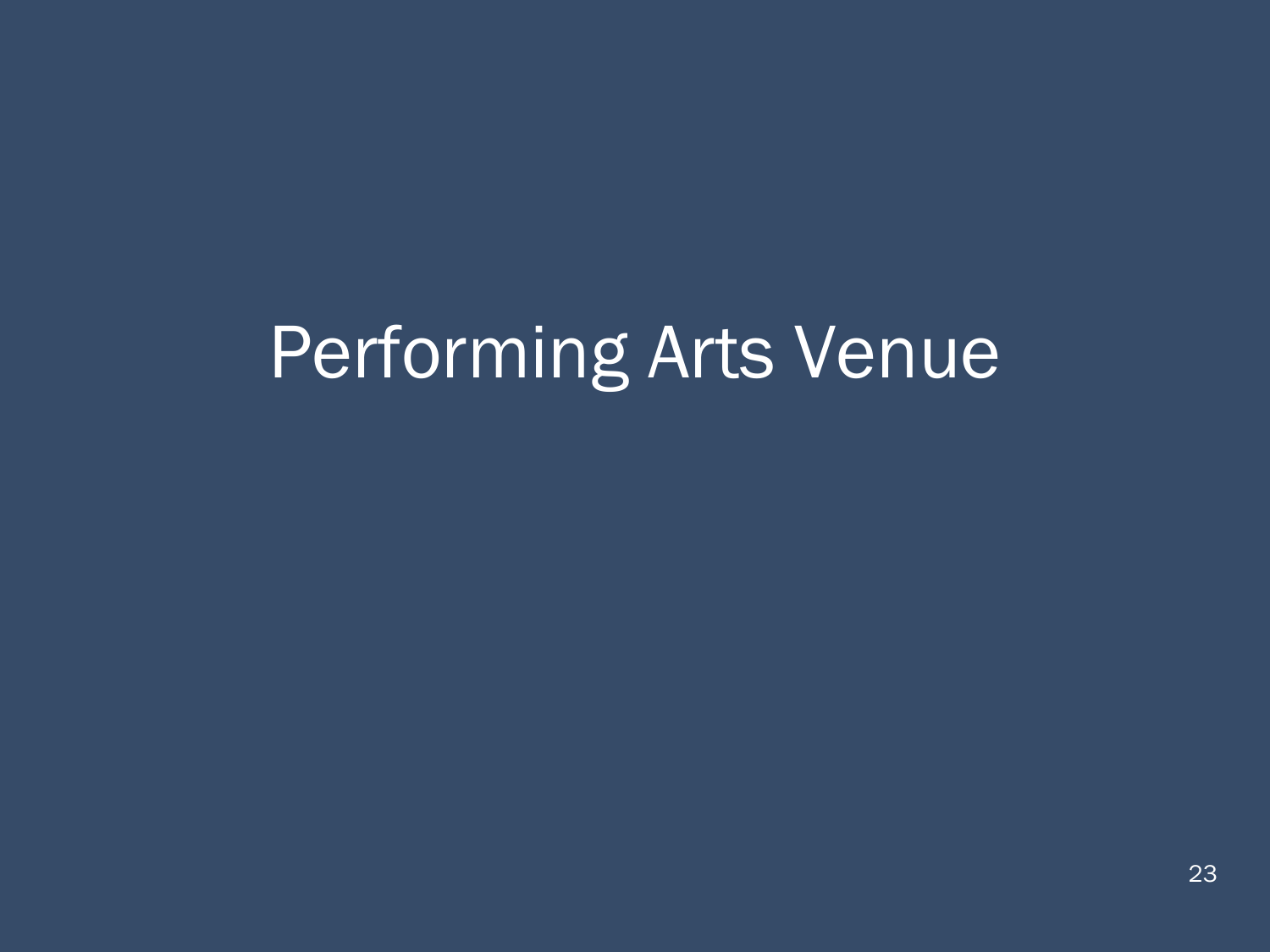How interested would you be in Reston having a larger venue in which to see music, dance, film screenings, or other types of performances that require a big stage to host?

- 1. Very interested
- 2. Interested
- 3. Somewhat interested
- 4. Slightly interested
- 5. Not at all interested
- 6. I think RCC's existing facilities (CenterStage and RCC Community Room) are sufficient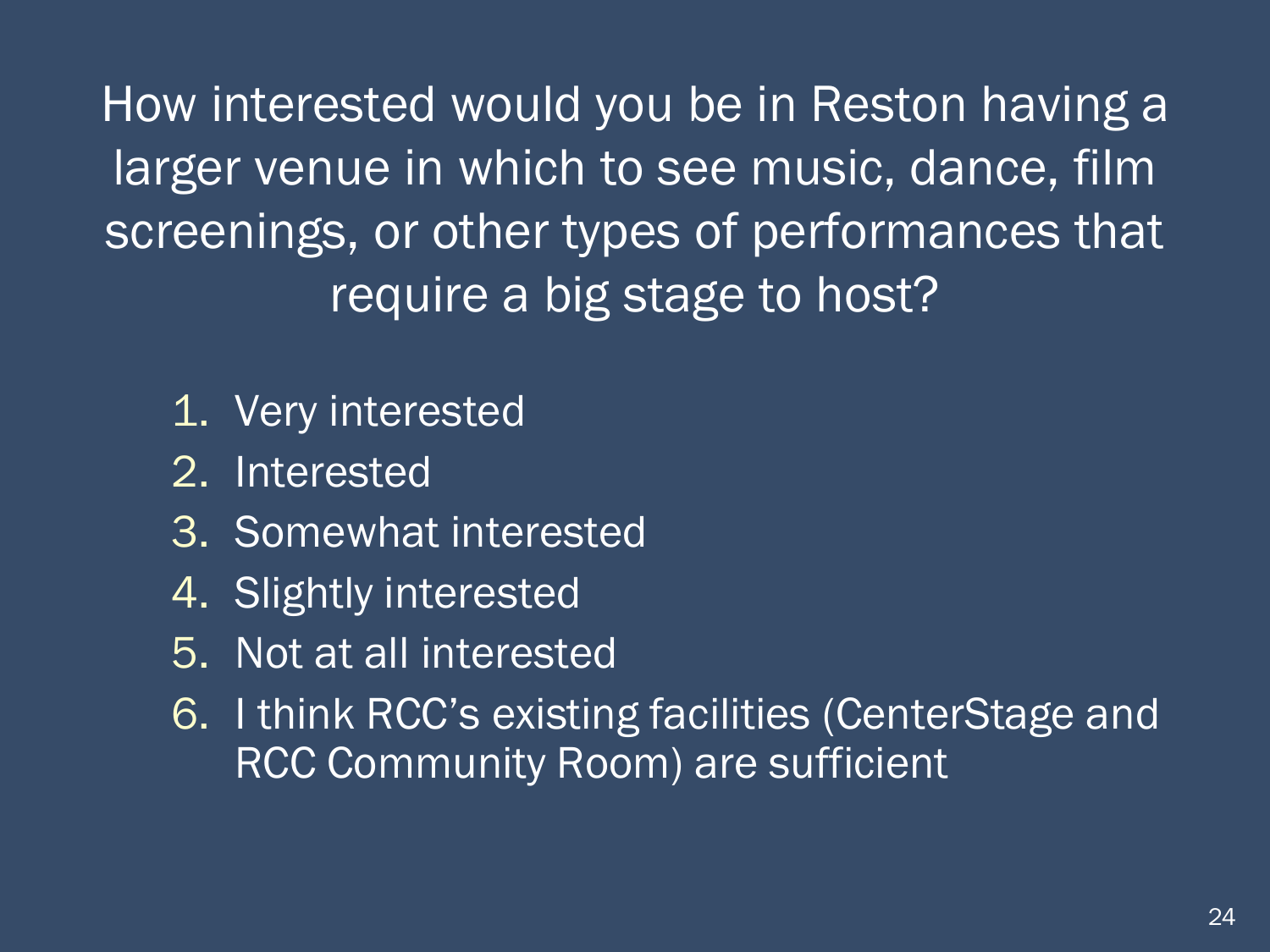### How interested would you be in Reston having a larger performing arts venue?

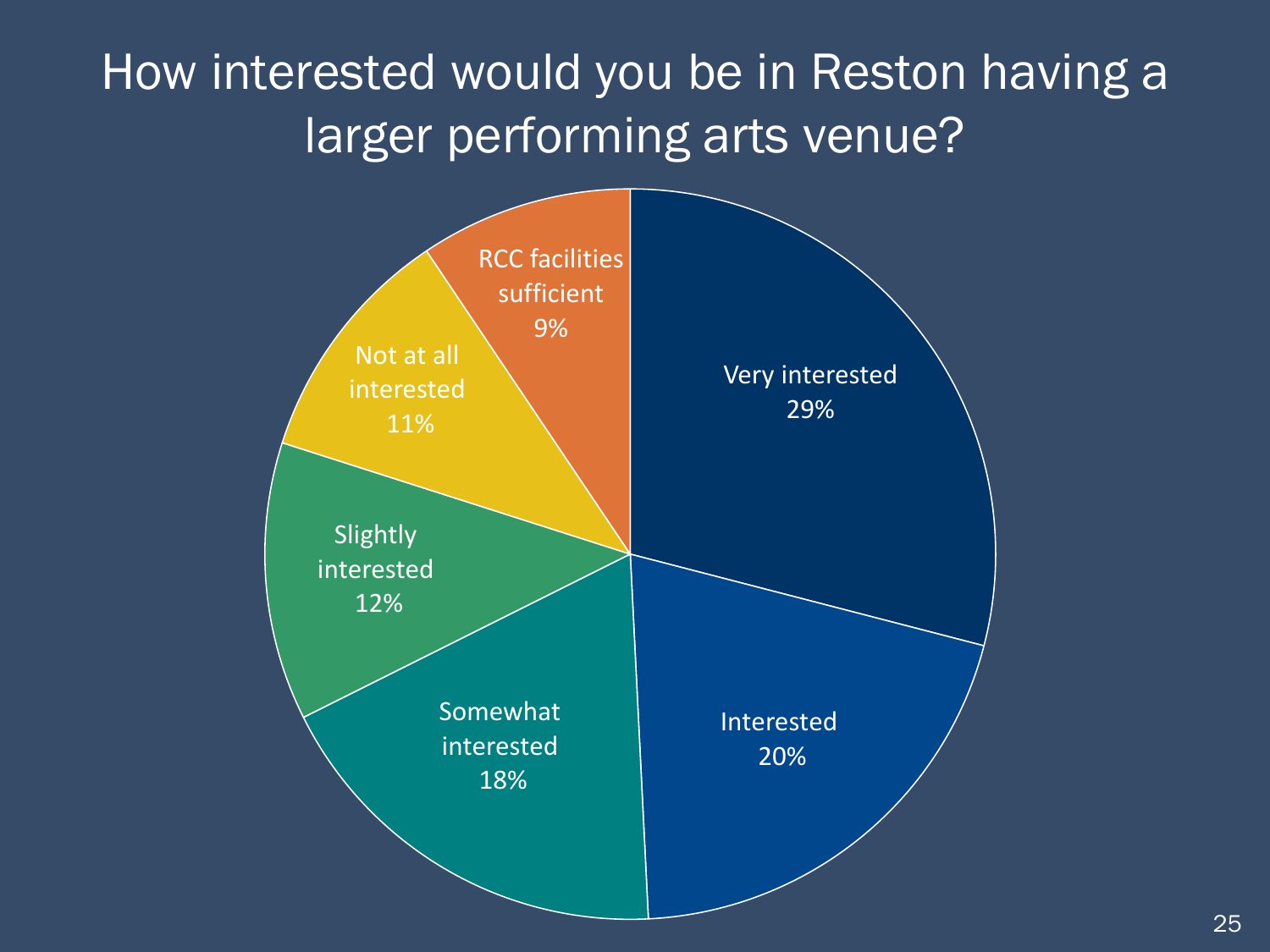### How interested would you be in Reston having a larger performing arts venue?

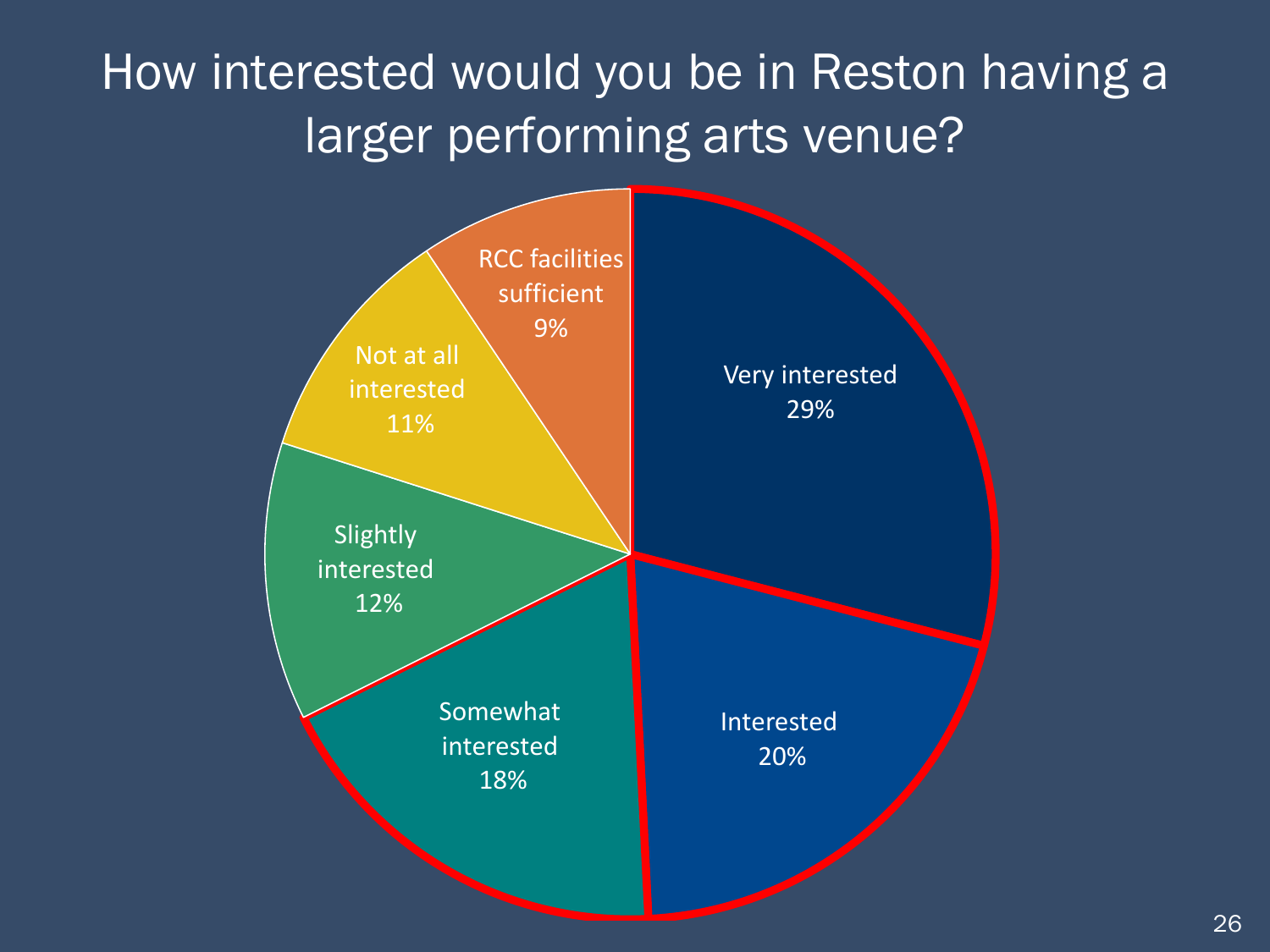### How interested would you be in Reston having a larger performing arts venue?

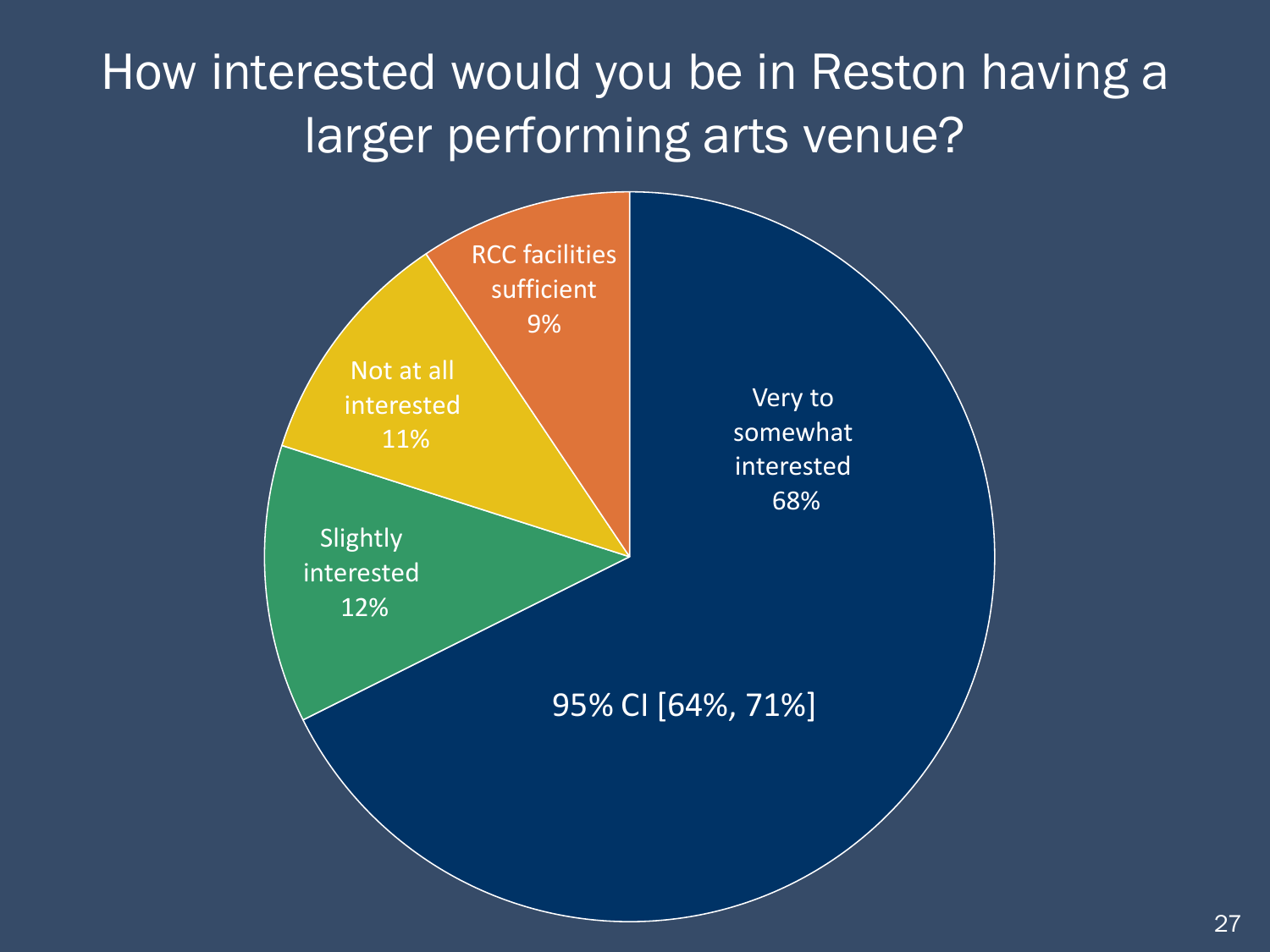### Demographic Comparisons

- Statistically significant *higher* interest in Reston having a larger venue among:
	- Women
	- Lived in Reston less than 5 years
	- Renters
	- Work full or part-time compared to retired
	- Black or African-American respondents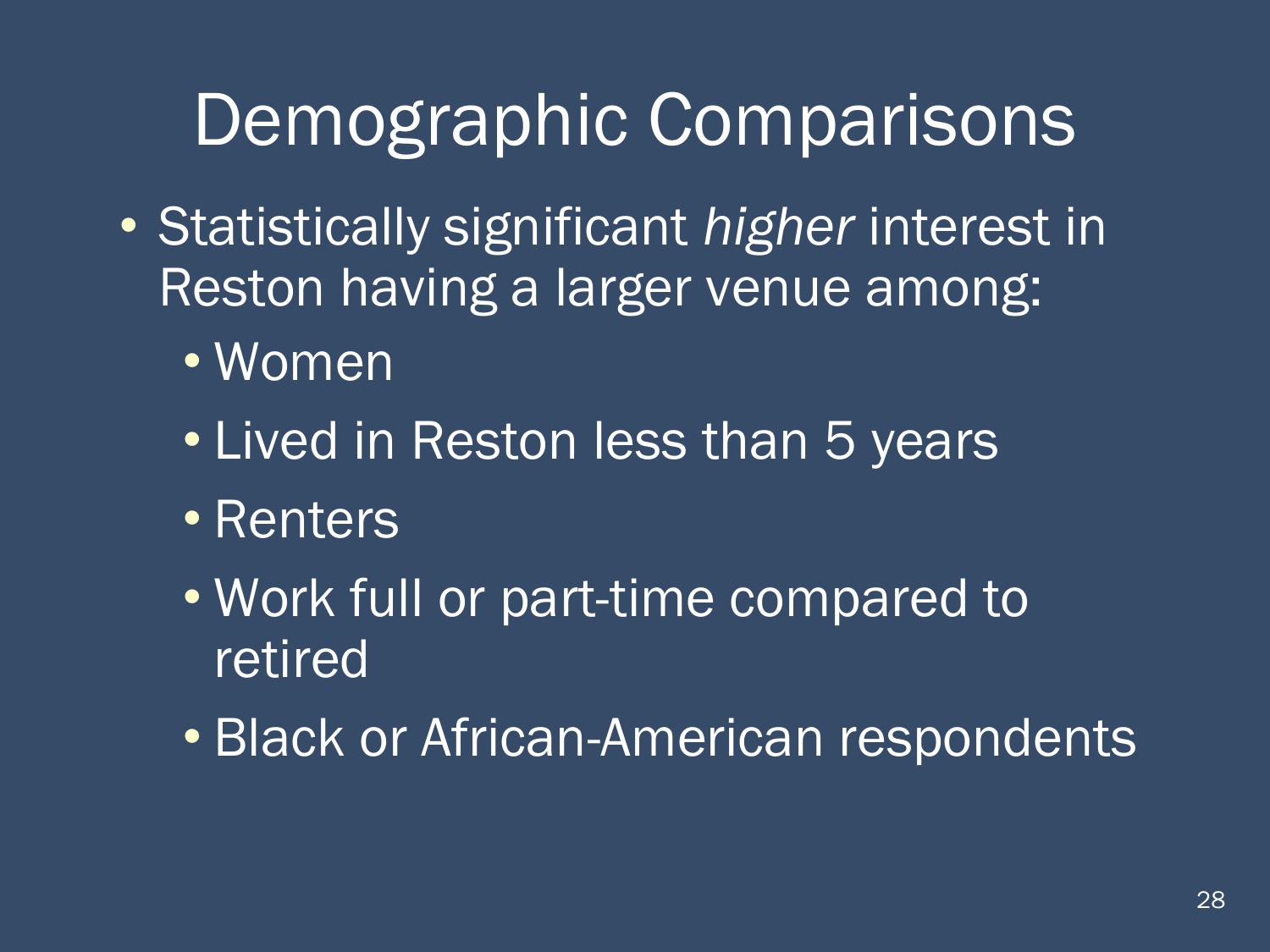If an arts venue is built by a developer, to what extent do you support RCC operating that venue on behalf of the community? Assume that it would not result in raising the RCC tax rate.

- 1. Very supportive
- 2. Supportive
- 3. Somewhat supportive
- 4. Slightly supportive
- 5. Not at all supportive
- 6. Not sure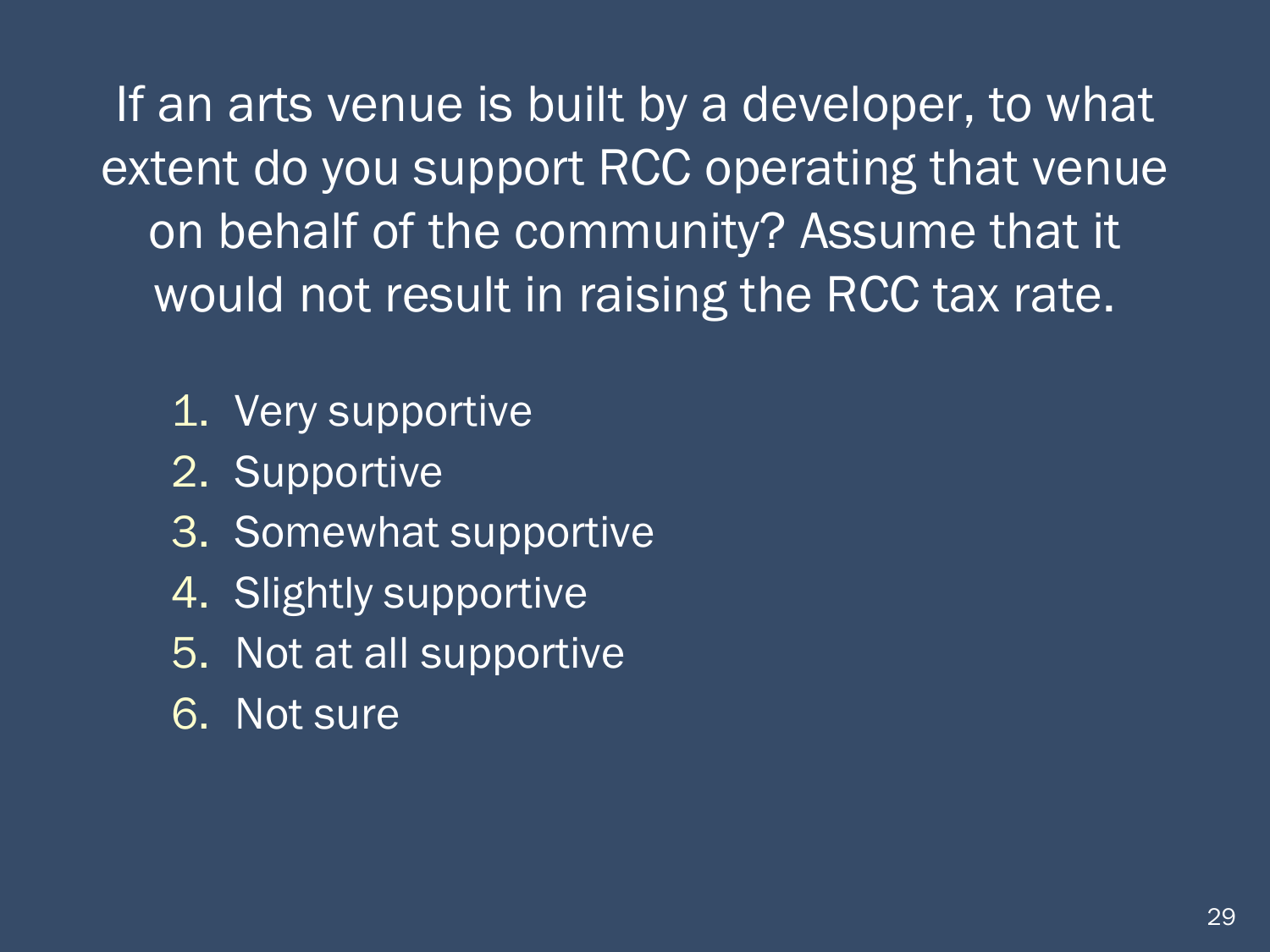If an arts venue is built by a developer, do you support RCC operating the venue on behalf of the community?

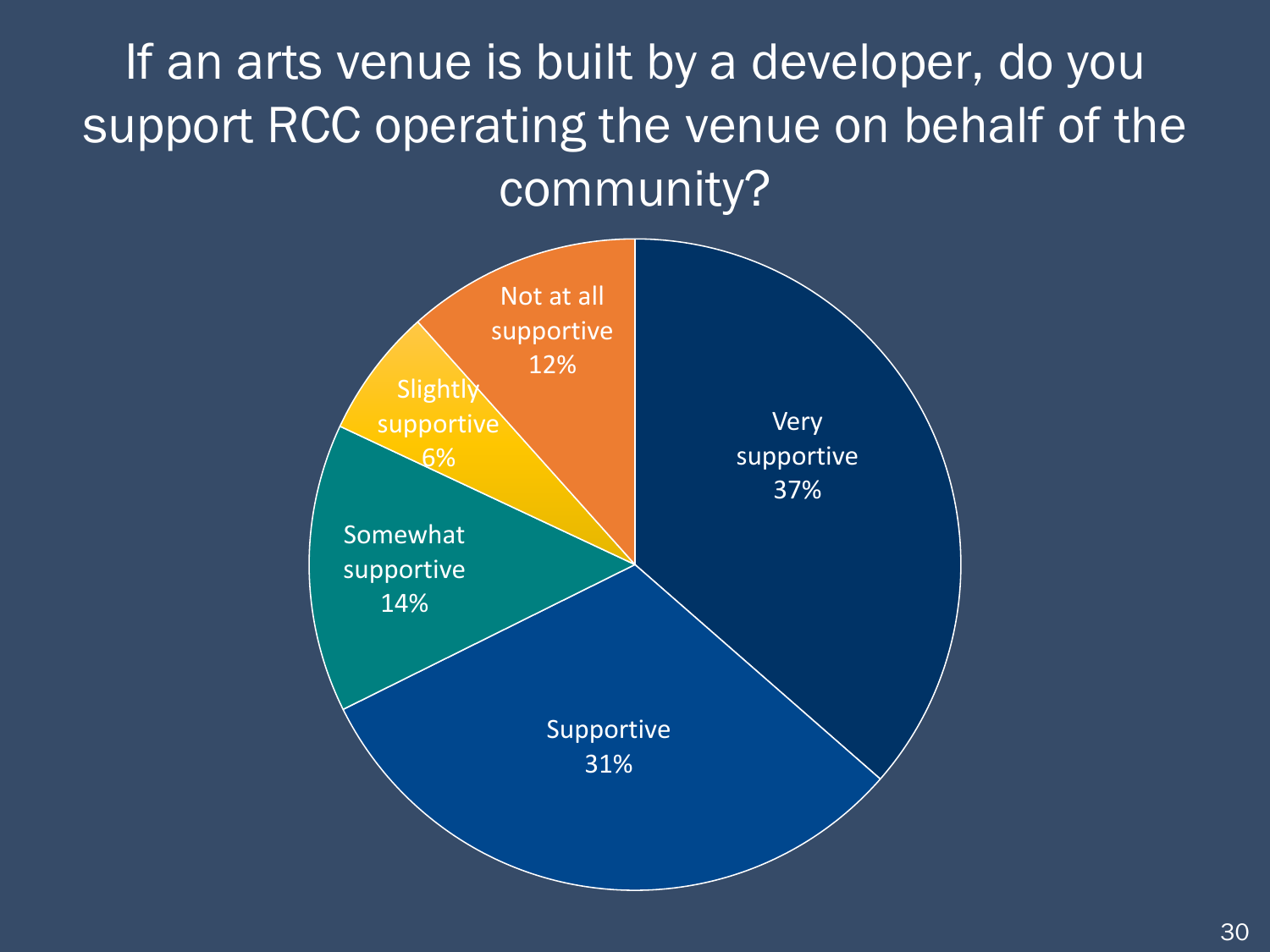If an arts venue is built by a developer, do you support RCC operating the venue on behalf of the community?

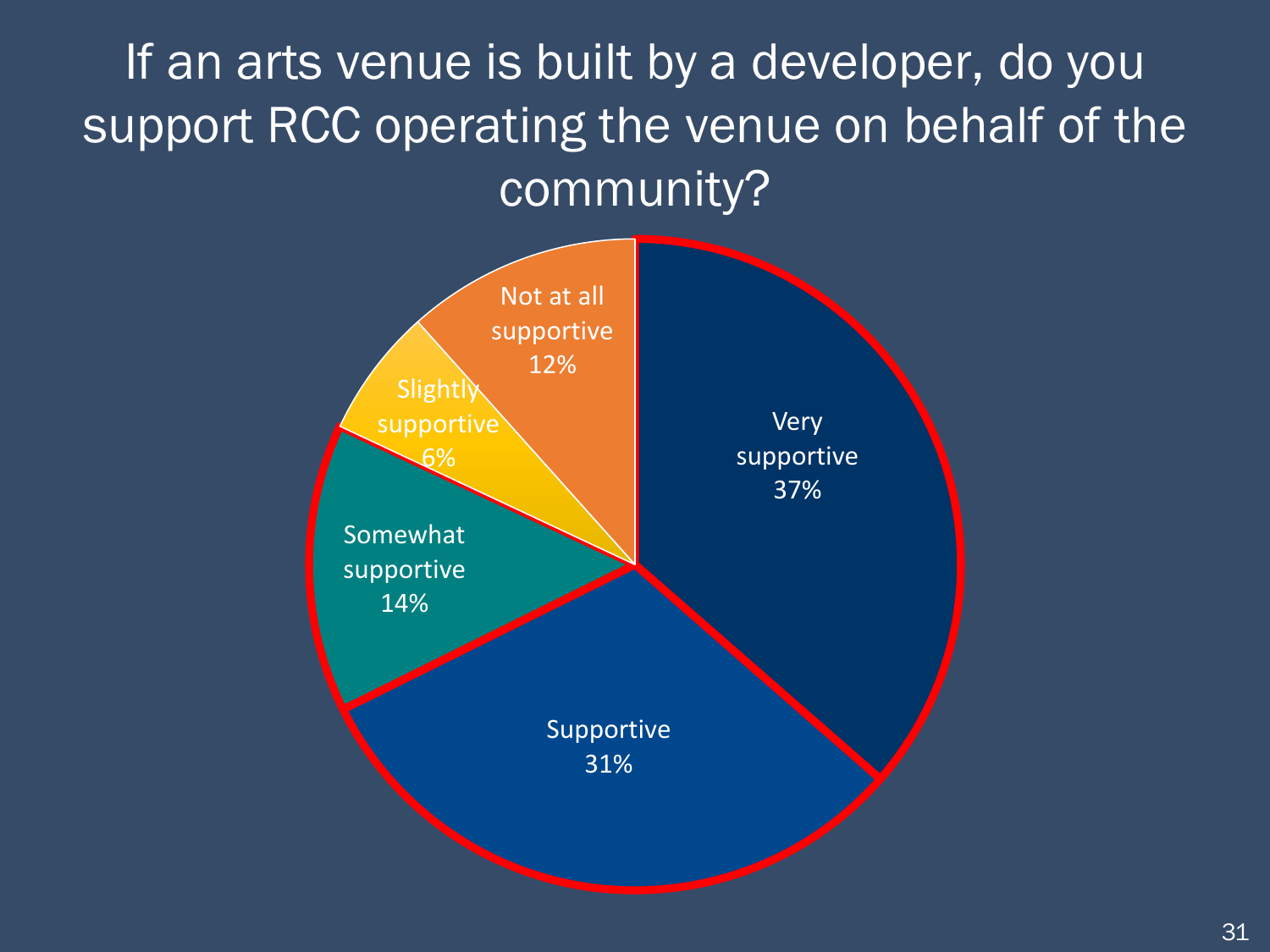If an arts venue is built by a developer, do you support RCC operating the venue on behalf of the community?

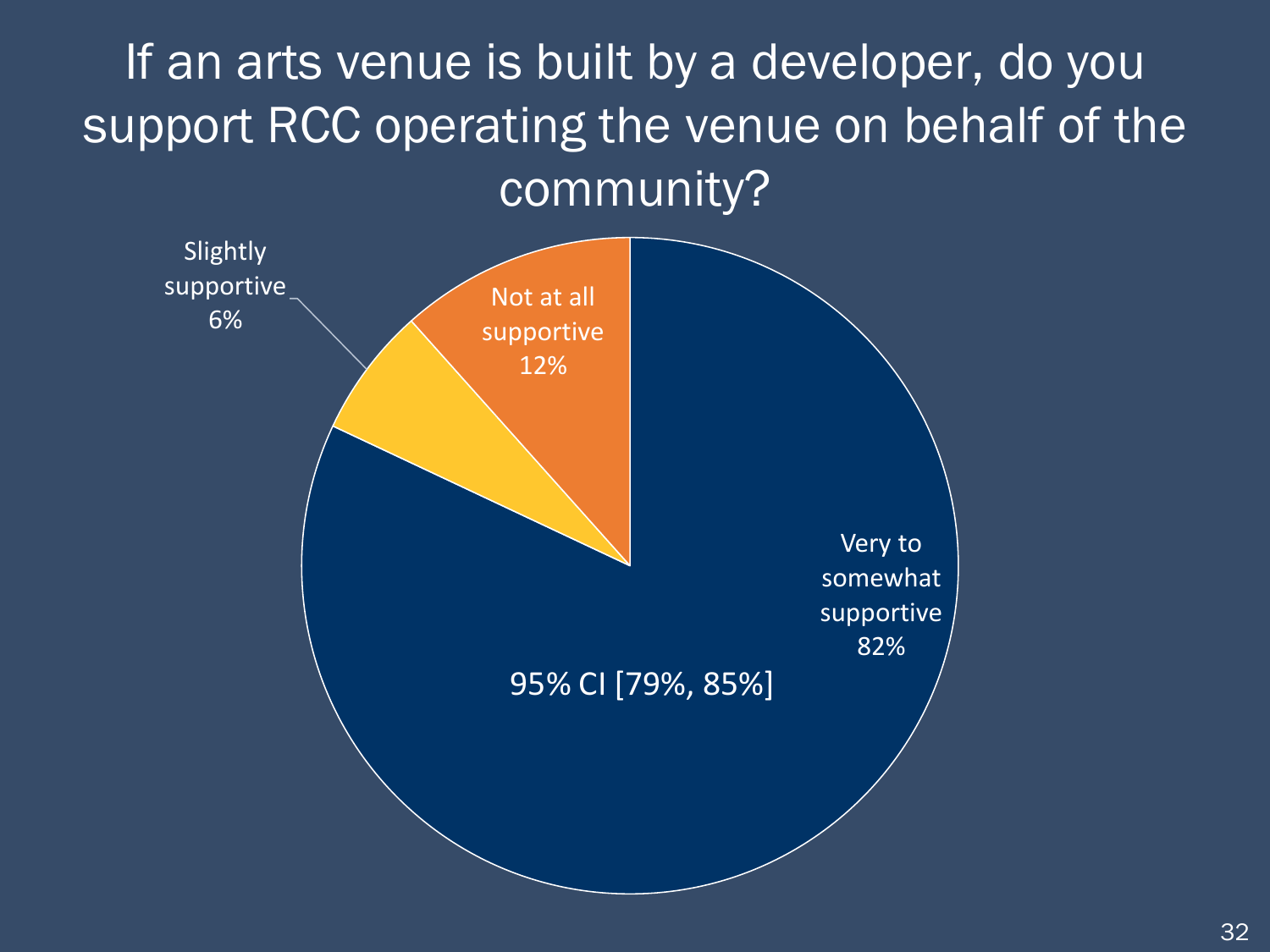### Demographic Comparisons

- Statistically significant higher support for RCC operating venue among:
	- Married respondents
	- Lived in Reston for less than 10 years
	- Renters
	- Work full or part-time compared to retired
	- Black/African-American and White respondents
	- Younger than 40 and 50-64 years old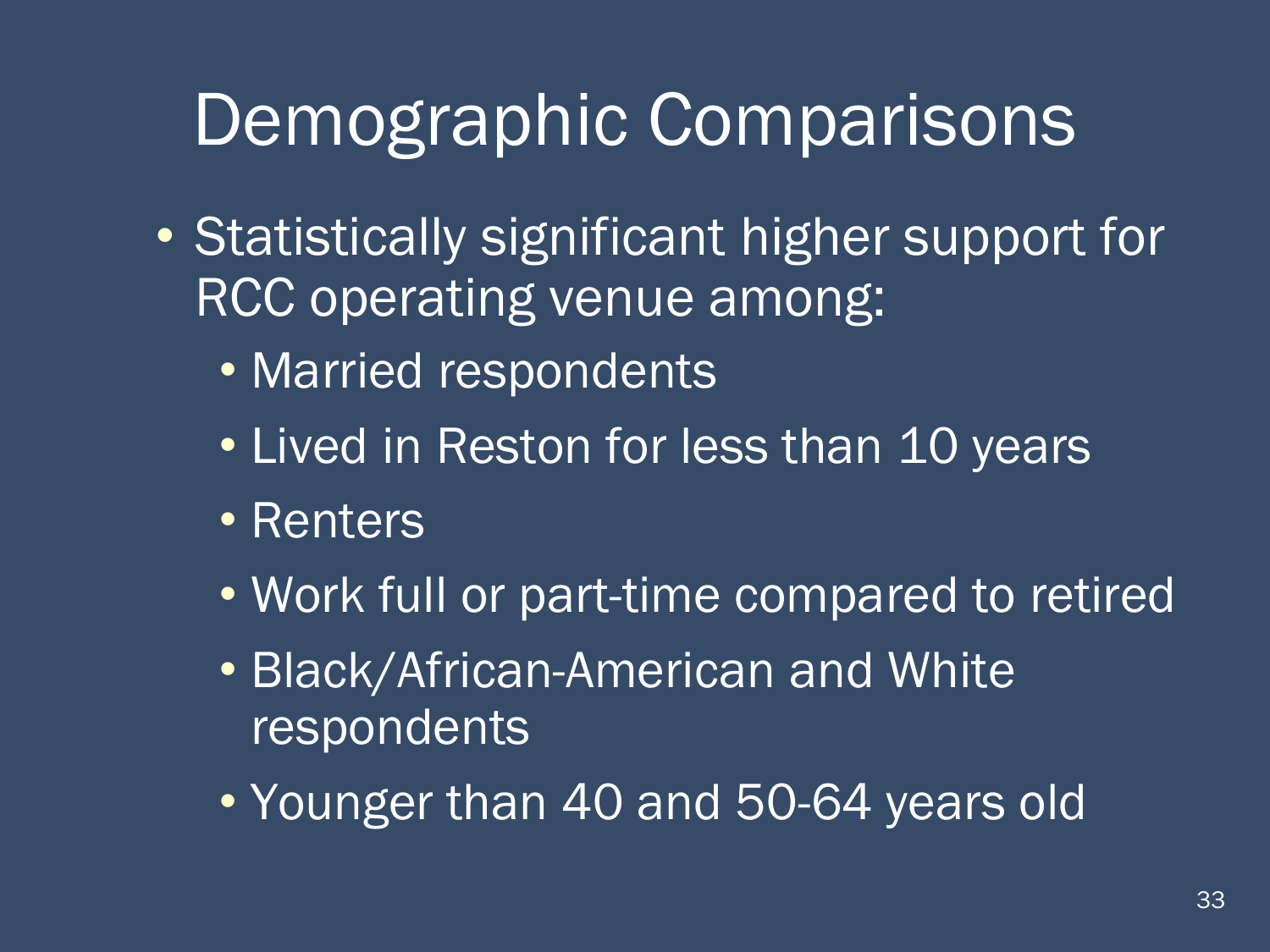Without a developer contribution, RCC would need to undertake a bond referendum to obtain authority from the community to borrow funds in order to build a new facility. To what extent do you support RCC financing the building of a new arts venue by means of a bond issue?

- 1. Very supportive
- 2. Supportive
- 3. Somewhat supportive
- 4. Slightly supportive
- 5. Not at all supportive
- 6. Not sure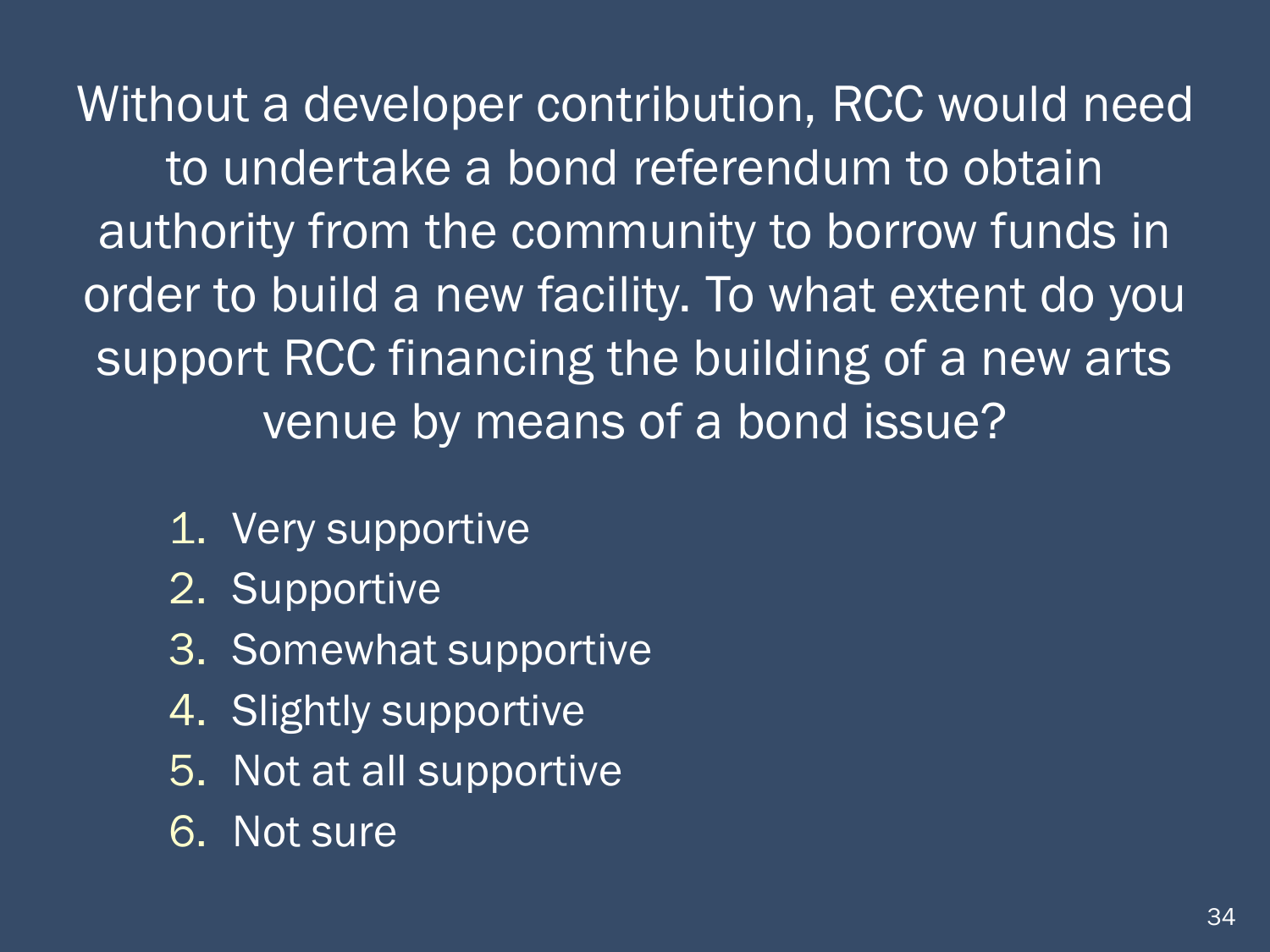Do you support RCC financing the building of a new arts venue by means of a bond issue?

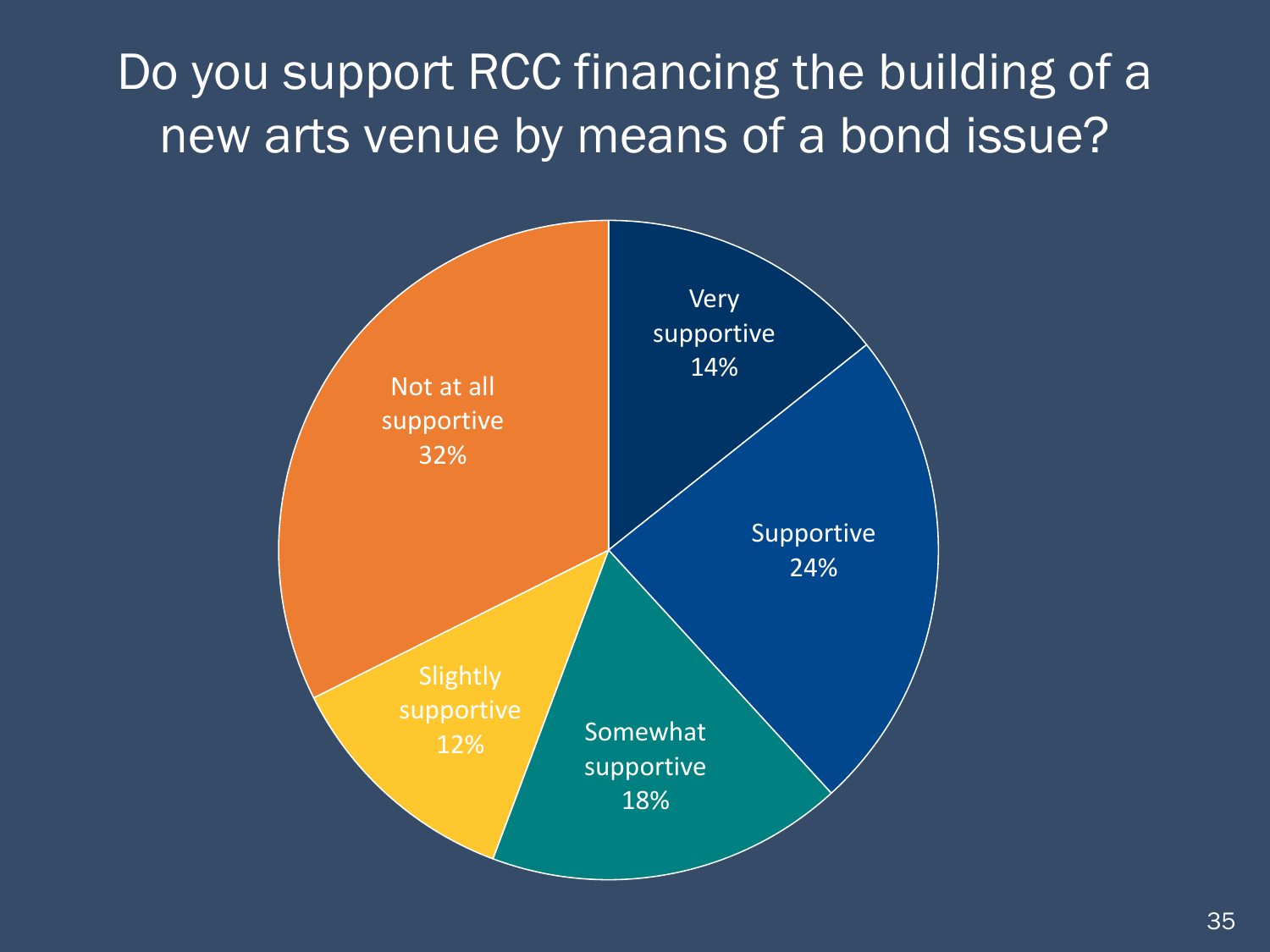Do you support RCC financing the building of a new arts venue by means of a bond issue?

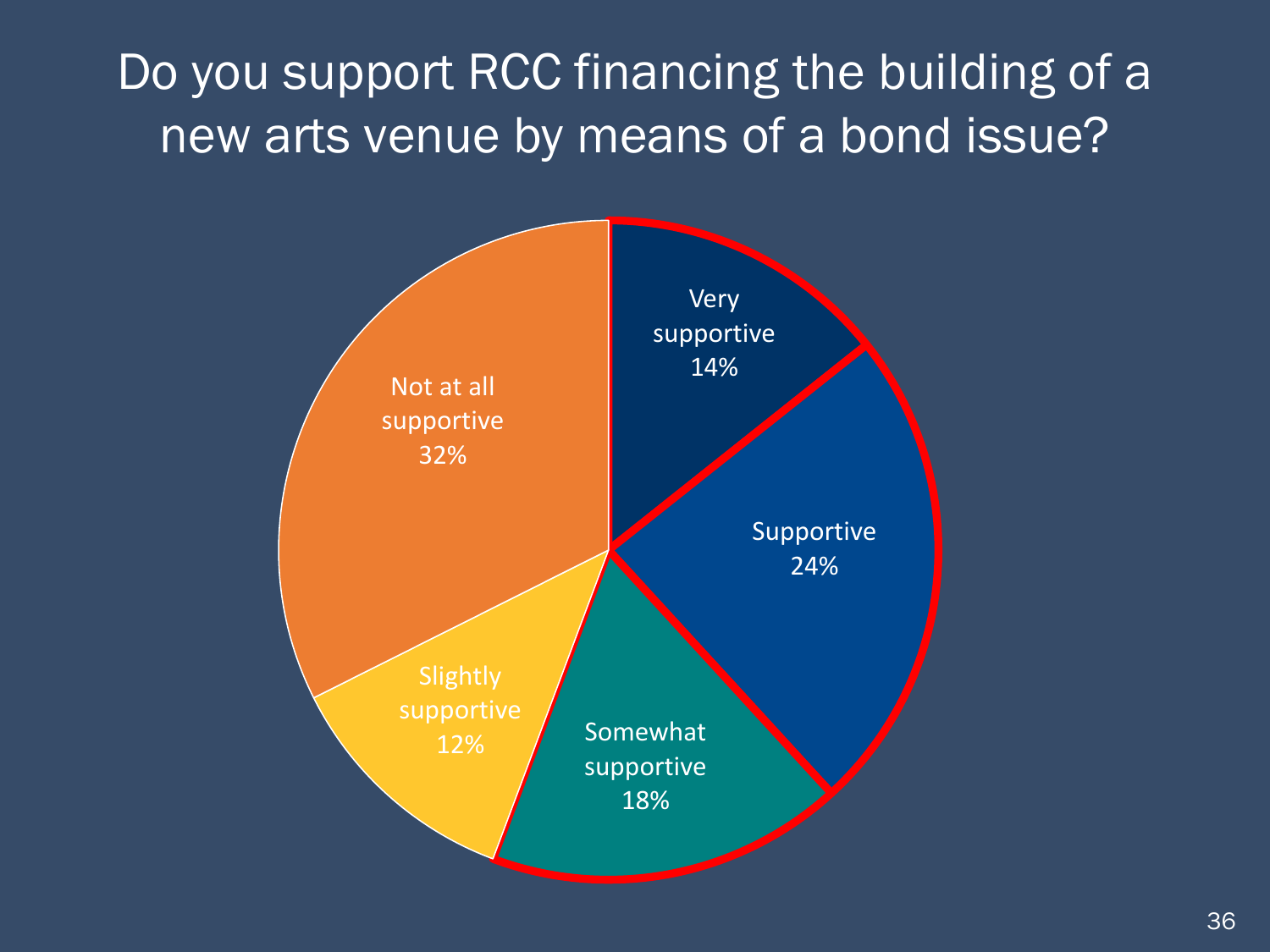### Do you support RCC financing the building of a new arts venue by means of a bond issue?

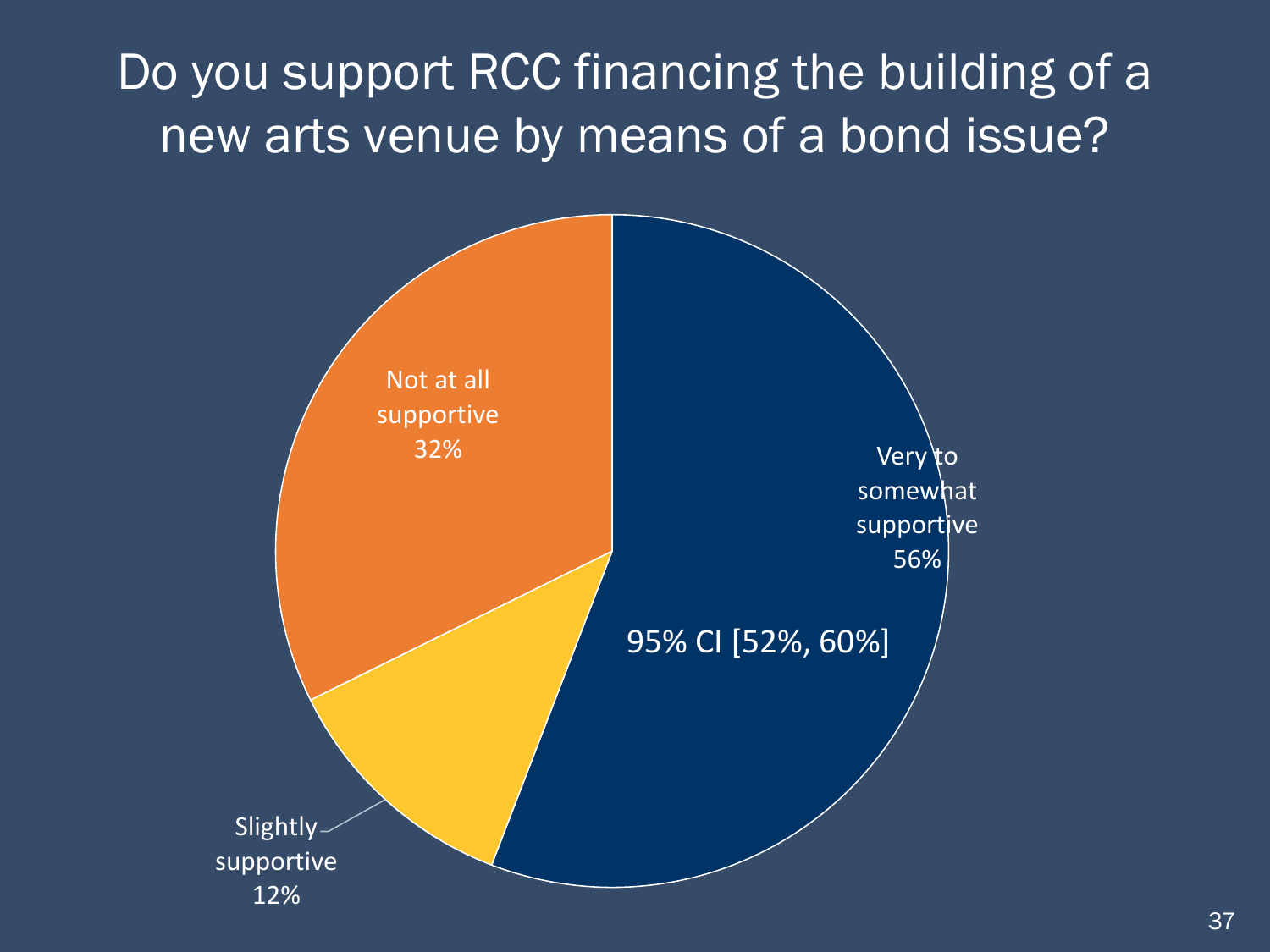### Demographic Comparisons

- Statistically significant higher support for RCC financing building the venue among:
	- Renters
	- Work part-time
	- Black/African-American respondents
	- Household income less than \$100,000 and more than \$150,000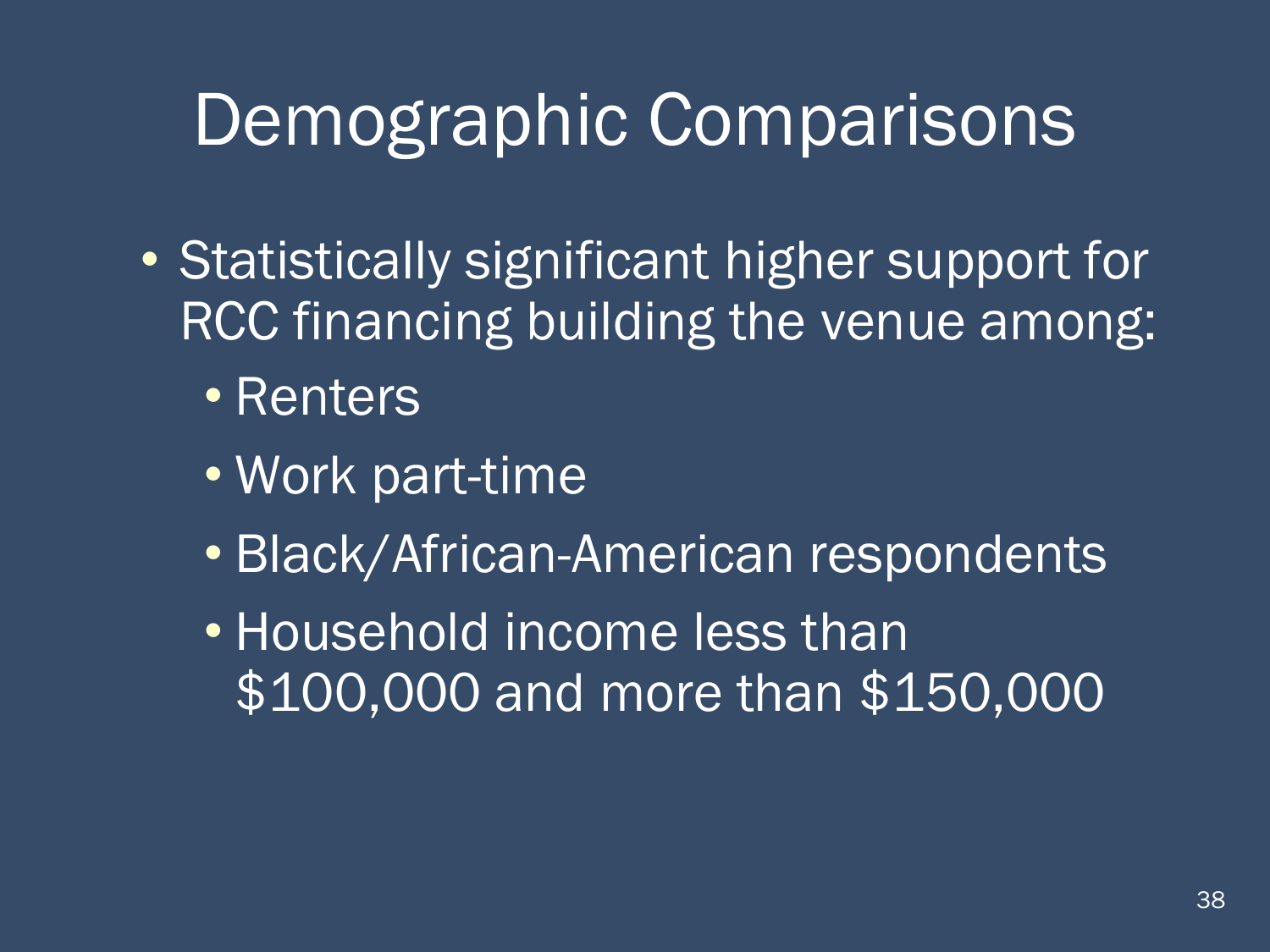- There are high levels of awareness and support for RCC
	- 76% of respondents would like to attend RCC more
- Program Relevance:
	- Top existing programs:
		- Community events, lifelong learning, landbased fitness, and Professional Touring Artist Series
	- Recommendations of new programs:
		- Age-specific, fitness/sports, lifelong learning/educational 39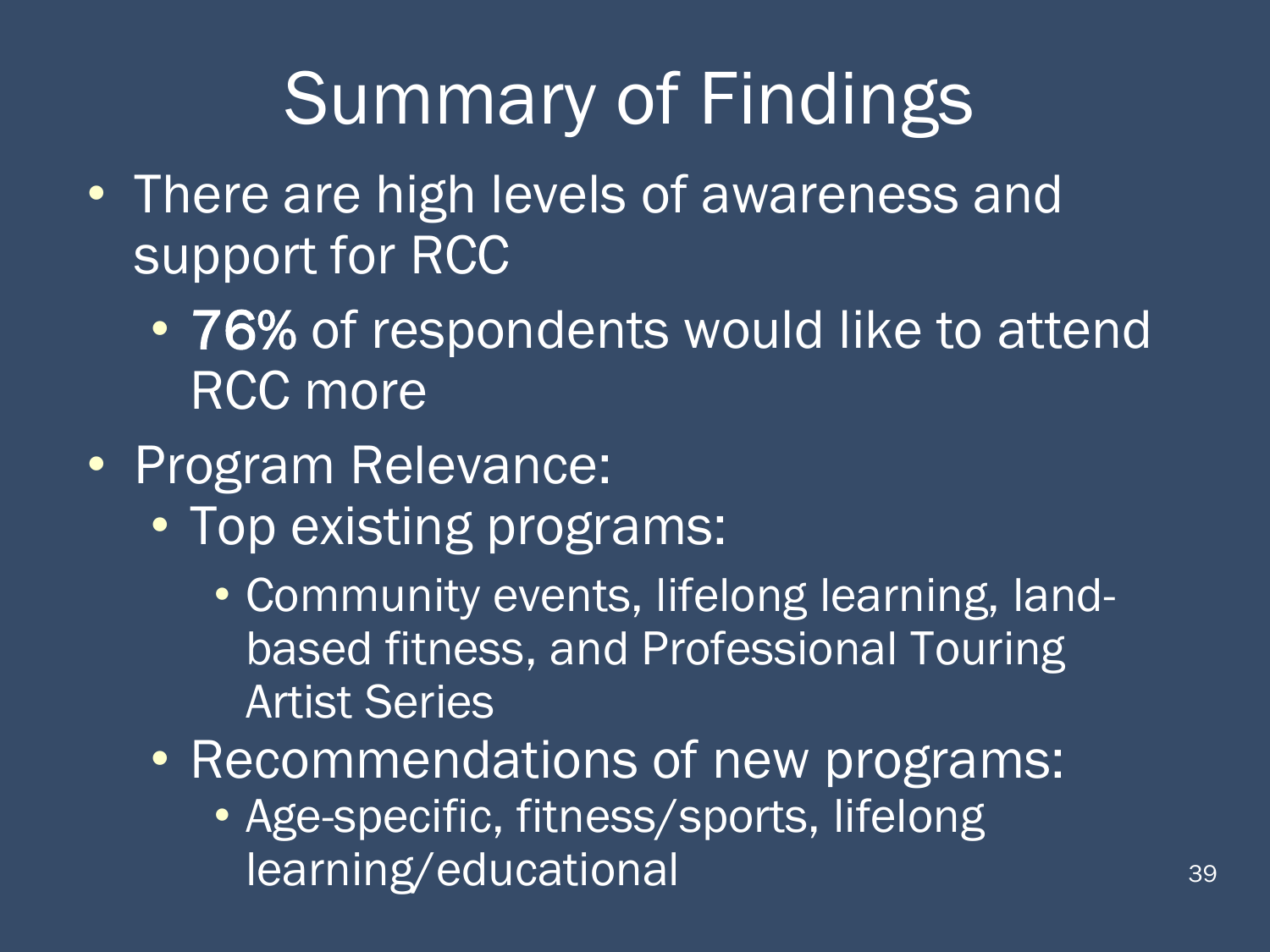- Barriers to Use:
	- Being too busy
	- Inconvenient program schedule
	- Lack of awareness of existing programs
		- Lived in Reston less than 10 years
		- Work full-time
		- Men
		- Less than 4-year degree
		- Younger than 65 years old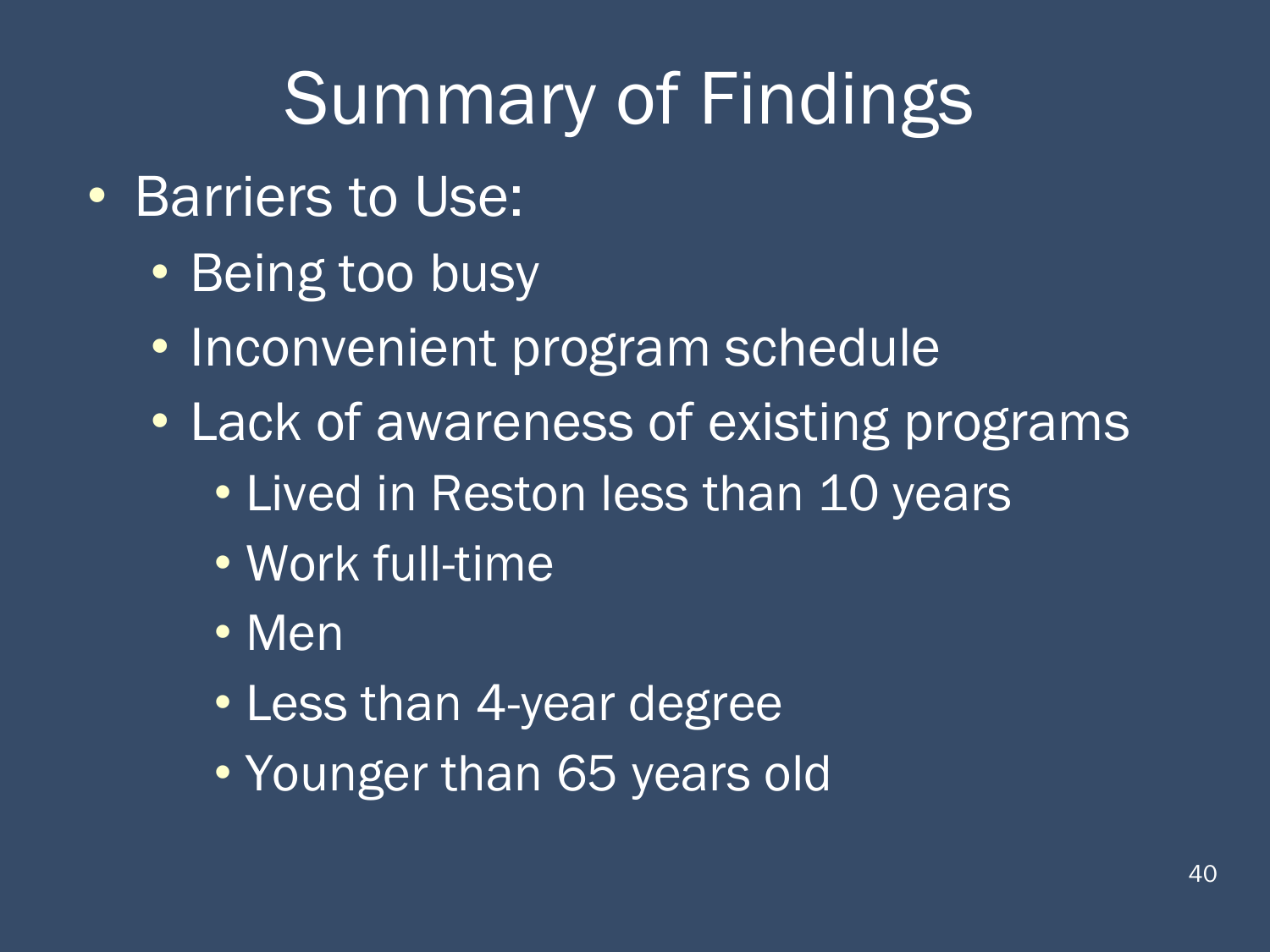- Communications & Outreach:
	- RCC seasonal program guide highly effective
	- Media use and sourcing information varies widely across community
		- RCC will want to maintain variety of outlets for sharing information
		- In particular, RCC should maintain/expand online presence, including social media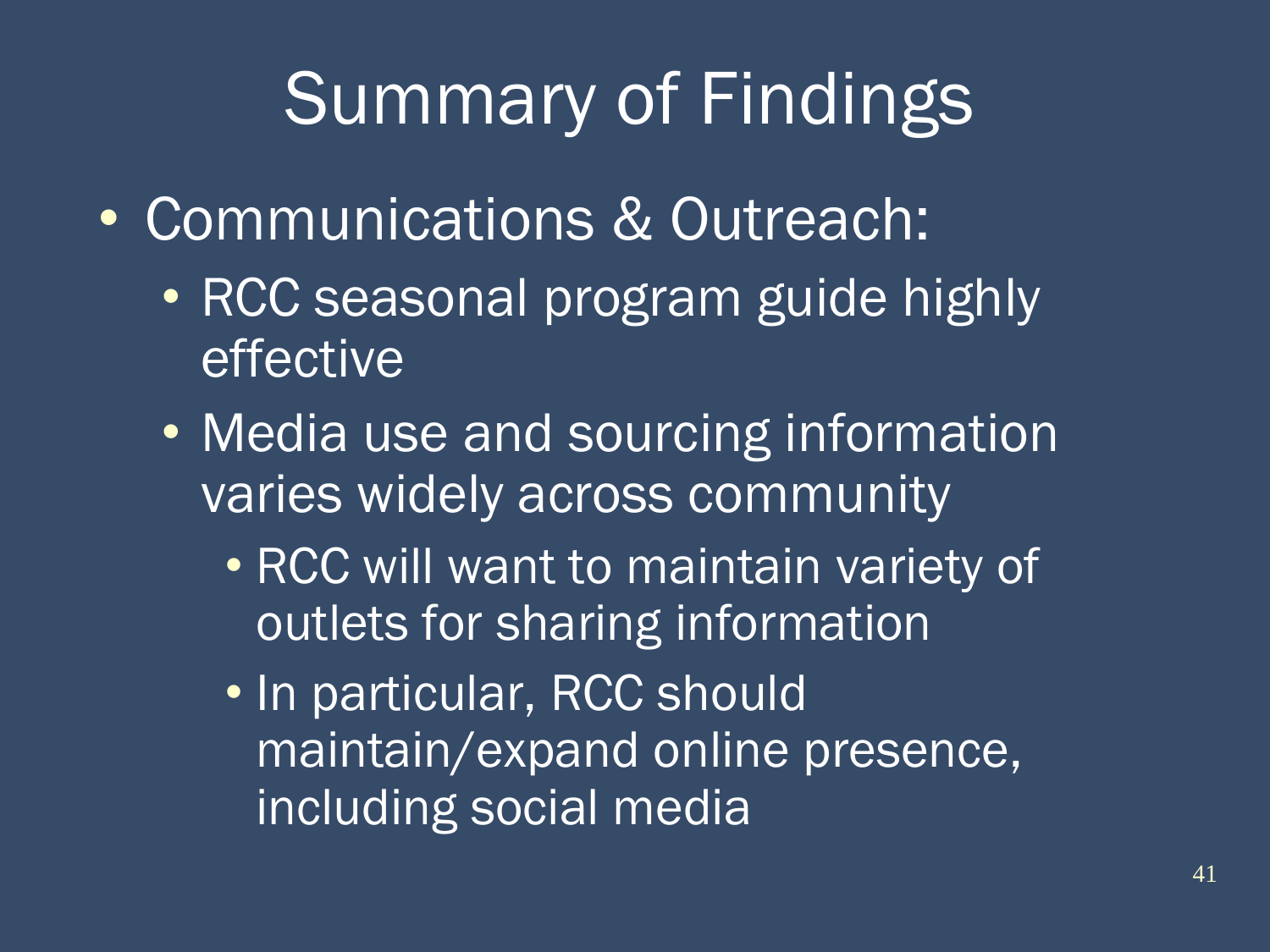- Widespread support for performing arts venue:
	- 68% are somewhat to very interested in Reston having a larger venue
	- 82% are somewhat to very supportive of RCC operating a venue built by developer
	- 56% are somewhat to very supportive of RCC financing building a venue by means of a bond issue